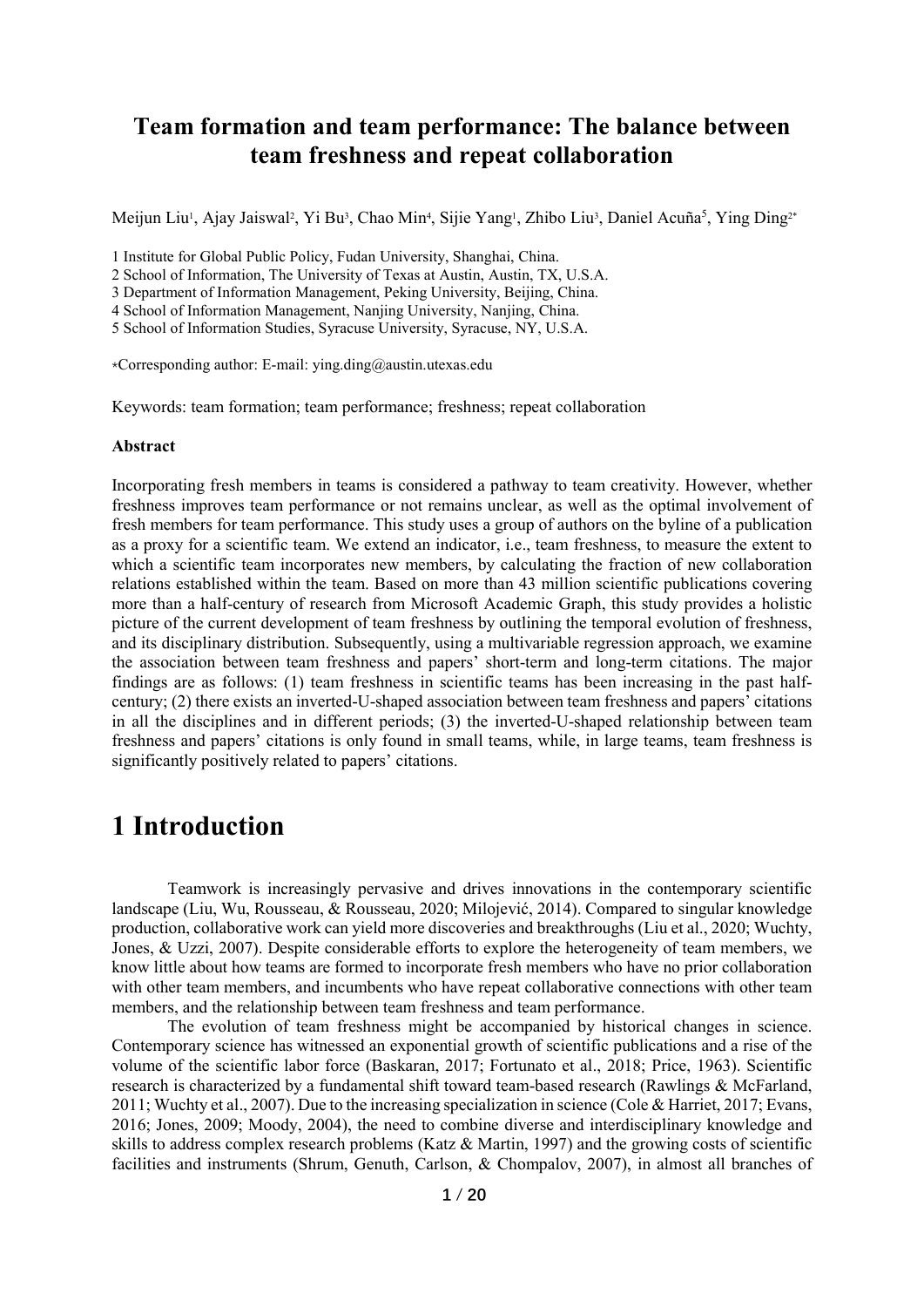science, scientists are increasingly involved in teamwork (Wuchty et al., 2007). In addition, advances in information and communication technologies (Binz-Scharf, Kalish, & Paik, 2015) and reductions in travel costs (Katz & Martin, 1997), have made constructing new collaboration links easier. These changes have led to the increasing need to involve new members in teams for diverse and distant knowledge, reduced the costs of constructing fresher teams, and might change the development of team freshness. To understand the temporal changes in team freshness from a historical standpoint, we propose **RQ1. How has team freshness evolved in the past decades?**

Fresh members enhance team learning and thus spur team creativity by bringing new knowledge and novel perspectives (Perretti & Negro, 2007; Rosenkopf & Almeida, 2003; Skilton & Dooley, 2010). Teams might become less creative over time due to groupthink, homogeneity, and less tendency to disturb the status quo (West & Anderson, 1996). Entry of fresh members could generate conflicts and divergent opinions that can trigger creativity (Badke‐Schaub, Goldschmidt, & Meijer, 2010; Farh, Lee, & Farh, 2010; Kane, Argote, & Levine, 2005; Santos, Uitdewilligen, & Passos, 2015). In this sense, team freshness could lead to high team performance. A recent study found that team freshness is positively related to a paper's originality and multi-disciplinary impact, which is consistent with this argument (Zeng, Fan, Di, Wang, & Havlin, 2021).

However, too much team freshness could be risky and harmful to team performance due to the high cost of forming new ties (Jackson, Stone, & Alvarez, 1992) and fresh members' adaption (Chen, 2005), and less trust and familiarity (Van Der Vegt, Bunderson, & Kuipers, 2010). From the psychological perspective, repeat collaboration entails greater certainty, trust, and reciprocity, and more efficient knowledge transfer, all of which offsets the negative consequences of team freshness and thus facilitates team performance (Dahlander & McFarland, 2013; Uzzi, 1997). However, high levels of repeat collaboration could dampen the creation of innovative ideas by reducing collaboration efficiency, homogenizing the pool of knowledge, narrowing search spaces of teams, and reducing conflicts (Guimera, Uzzi, Spiro, & Amaral, 2005; Porac et al., 2004). Due to the co-existing benefits and disadvantages of team freshness and repeat collaboration, empirical evidence shows that the combination of team freshness and repeat collaboration leads to the best team performance (Guimera et al., 2005; Perretti & Negro, 2007). The mixed arguments about the positive and negative consequences of freshness and repeat collaboration prompt us to explore the "bliss point" between team freshness and repeat collaboration that brings the optimal team performance. Thus, we raise **RQ2. What is the relationship between team freshness and team performance?**

The relationship between team freshness and team performance might vary with changes in team size. Whether and how team freshness shapes team performance relies on whether benefits and detriments caused by team freshness outweigh each other, which might be different across team size. Fewer and simpler links are embedded in small teams where negative impacts caused by a high level of team freshness could disrupt the whole team (Zhang, Huang, Shao, & Huang, 2020) and thus worsen team performance, while negative impacts of team freshness might be subtle in large teams and so barely influence team performance. A few empirical studies suggest that stability is more important for small teams' survival, and that large teams gain benefits from membership dynamics (Palla, Barabási, & Vicsek, 2007; Zhang et al., 2020). However, it is still unclear whether and how the relationship between team freshness and team performance is shaped by team size. Thus, we propose **RQ3: Is the relationship between team freshness and team performance in small teams different from that in large teams?**

To address the three research questions, based on more than 43 million articles between 1951 and 2018 from Microsoft Academic Graph, the research objectives of this paper are threefold: to provide a comprehensive introduction to the evolution of team freshness, to explore how freshness is related to team performance, and to investigate whether and how the relationship between team freshness and team performance depends on team size. This study contributes to the existing literature in multiple dimensions. A better understanding of the balance between freshness and repeat collaboration in teams could improve our knowledge of how the combination of team members' characteristics relates to team outcomes from a perspective of dynamic team formation. In addition, turnover of members that involves the arrival of new members or the departure of incumbents is increasingly common in scientific teams, which can have profound consequences for team performance by altering the distribution of knowledge and skills within teams, and the relations among team members (Levine, Moreland, Argote, & Carley,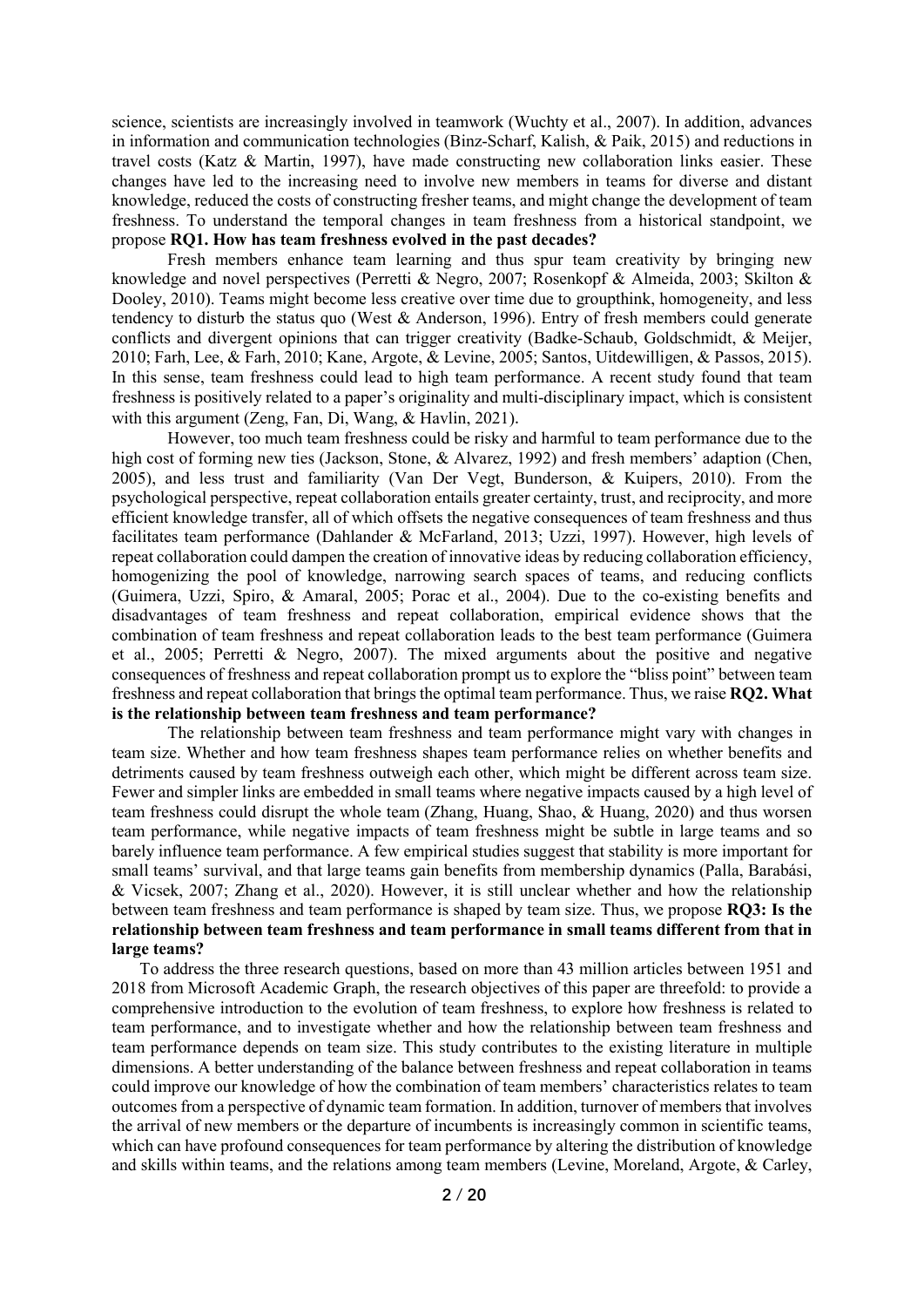2005). From a practical perspective, the investigation into the balance of freshness and repeat collaboration sheds light on how teams achieve the best performance by maintaining a certain proportion of incumbents and absorbing some fresh members. The remainder of the paper is organized as follows. The related work section reviews the current state of the art, and is followed by section 3, where data and methodology are introduced. Section 4 presents the results. The last section discusses findings and implications for relevant policies.

## **2 Related Work**

In this section, we review three strands of literature concerning the three research questions. We review the literature on team freshness and repeat collaboration, and further provide a discussion on how team size might shape the relationship between team freshness and team performance.

### **2.1 Team freshness**

Team freshness could increase a team's knowledge stock (Kane et al., 2005), enhance team learning, and thus facilitate the generation of new ideas (Farh et al., 2010). Expanding the scope and space of searching and reconfiguration of diverse resources from distant sources is important for team performance and innovation (Rosenkopf & Almeida, 2003; Rosenkopf & Nerkar, 2001; Smith & Todd, 2005). Fresh members who bring new and diverse ideas, skills, and opinions could broaden the "search space" of teams, and stimulate teams to consider new ideas, adopt new practices, and improve innovation (van de Water, Ahaus, & Rozier, 2008). A few theoretical and empirical studies have provided evidential support for the promoting effect of freshness on team performance (Arrow & McGrath, 1993; Ziller, Behringer, & Goodchilds, 1962). Using the data on 6,446 movies produced by the Hollywood studio, Perretti and Negro (2007) found that the introduction of newcomers in teams leads to the genre innovation of films. Guimera et al. (2005) constructed a model for the self-assembly of creative teams and considered the fraction of newcomers in teams an important parameter. Analyzing more than 0.48 million scientific papers in physics, a recent study suggests that teams with a higher level of freshness, i.e., more fresh members are involved, are more likely to produce more original research papers (Zeng et al., 2020). Additionally, freshness could improve team performance by generating group conflicts that could facilitate team creativity. Moderate levels of task conflictsin teams could nurture creativity as, when team members disagree about central parts of the task, they will search for opposing solutions and discuss different opinions, which facilitates the creation of innovative ideas (Badke‐Schaub et al., 2010; Farh et al., 2010).

Despite the benefits of freshness, it could also be a dark side for team performance due to social and psychological reasons. Stability and continuity of personal relationships are essential for the development of social integration within teams (Kane & Rink, 2015), which is important for team performance. Familiarity among team members could smooth communication and coordination among members, and encourage positive and team-building behavior (Rockett & Okhuysen, 2002). However, newcomer entry might cause unfamiliarity and reduced trust, which undermines social integration in teams and has negative effects on team performance (Van Der Vegt et al., 2010). In addition, when fresh members enter a team, they must fit in with the team culture by learning about the team's goals and values, routines and rituals, which entails time costs (Cooper, Rockmann, Moteabbed, & Thatcher, 2021). Additionally, newcomer entry will also weaken feelings of a shared team identify and introduce uncertainty (Van Der Vegt et al., 2010), which impedes the improvement of team performance. Experiencing a liability of foreignness, fresh members have disadvantages in higher information search costs, stereotyping, and marginalization by incumbents (Jackson et al., 1992). The above negative consequences caused by fresh member entry are harmful to team performance.

In short, current literature suggests two major mechanisms by which team freshness could improve team performance, i.e., bringing a broader scope of resources teams can access, and generating conflicts in teams that facilitate team creativity. At the same time, high levels of team freshness are considered harmful to team performance because of social and psychological reasons. However, none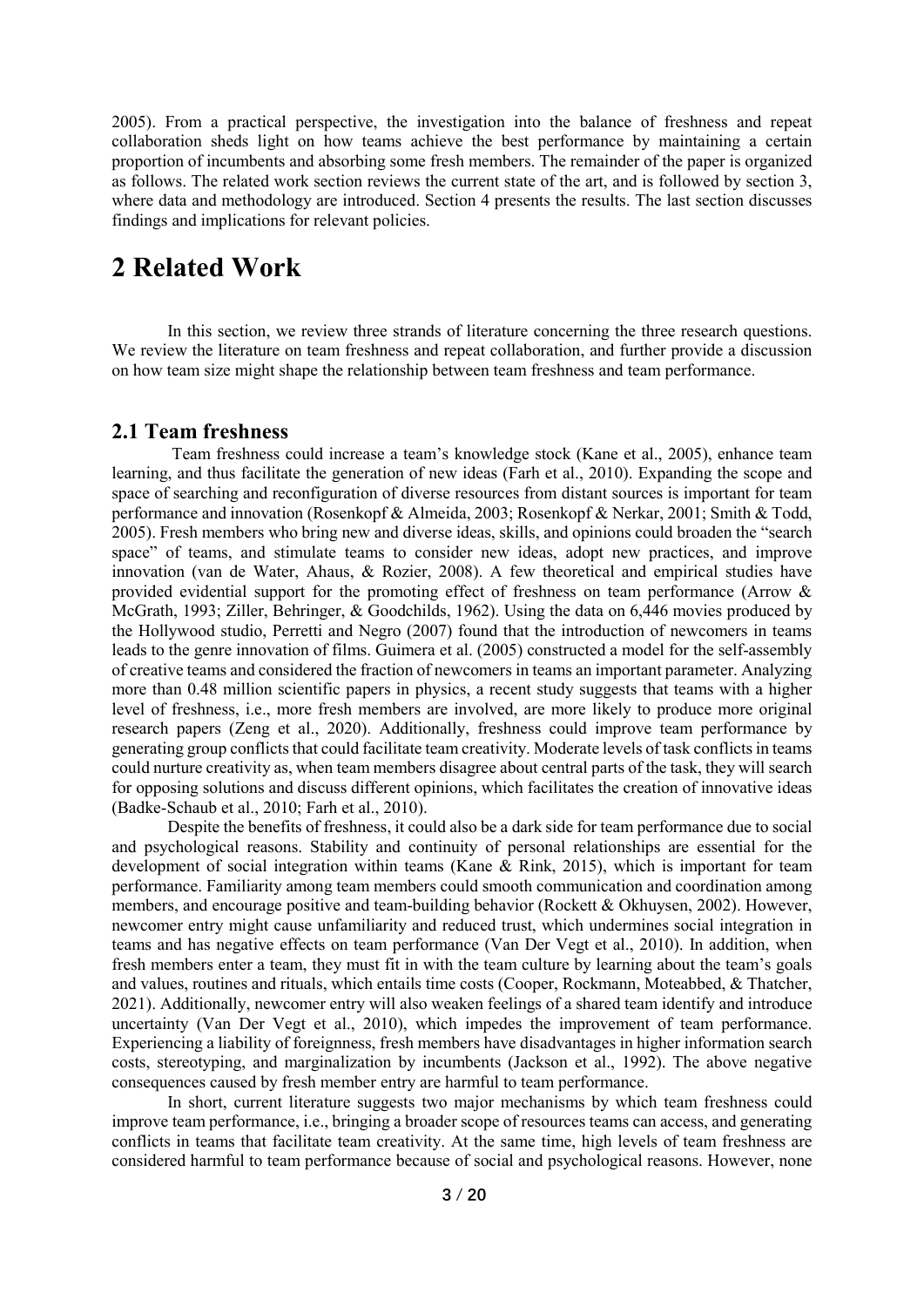of the previous studies addressed how much freshness brings the best team performance. Additionally, most prior literature is based on psychology and organization science, making the relationship between team freshness and scientific team performance unclear.

### **2.2 Repeat collaboration**

Researchers engage in repeat collaboration by publishing with the same set of authors repeatedly. Compared to team freshness, repeat collaboration entails fewer information transfer costs, greater mutual trust, commitment and reciprocity, higher efficiency at managing the details of executions, and more risk sharing (Axelrod & Hamilton, 1981; Cole & Bruno Teboul, 2004; Granovetter, 1985; Petersen, 2015; Skilton & Dooley, 2010). Several empirical studies have indicated the promoting effects of repeat collaboration on team performance. For example, Dahlander and McFarland (2013) found that repeat collaboration occurs when familiar people reflect on the quality of their relationship and shared experience. They demonstrated a lot of benefits brought by repeat collaboration, such as having fewer costs than forming new collaboration ties, entailing more certainty and trust, and more efficient knowledge transfer and reciprocity. These benefits could bring greater returns on the rate of productivity and performance quality. Petersen (2015) found that sustainable collaboration had a significantly positive influence on productivity and citations. Several studies have provided explanations regarding why repeat collaboration improves team performance from the perspective of psychology. Repeat collaboration facilitates the construction of team emotional intelligence, which is defined as the ability of team members to generate a set of shared norms that manage emotional processes (Druskat & Wolff, 2001). These norms could improve the cohesiveness of team members' collaboration, which is important for team efficiency (Druskat & Wolff, 2001). Evidence shows that team emotional intelligence could lead to a stronger relationship between team members (Jordan & Troth, 2004), efficient information exchange (Pelled, Eisenhardt, & Xin, 1999), and better decision making and reduced team conflict (Jehn & Mannix, 2001). These benefits facilitate the improvement of team performance.

However, repeat collaboration could worsen team performance, especially team creativity, because of myopic learning and conflict reduction. This claim has been supported by a few empirical and theoretical studies. Guimera et al. (2005) found that teams with high levels of repeat collaboration are less likely to publish in high-impact journals as repeat collaboration and shared experiences among team members narrow the scope of knowledge and thus hamper the production of innovative ideas. From a theoretical perspective, Skilton and Dooley (2010) demonstrated that mental models developed in prior collaboration experience might blind members to information or knowledge that could create new and innovative ideas because earlier collaboration might suppress disclosure of new ideas that would disturb the status quo. As a result, teams in which members have shared collaboration experience are more likely to converge on familiar objectives. Based on data from more than two million research articles in computer science, Bu et al. (2018) found that persistent scientific collaboration does not always generate high-quality papers since highly persistent collaboration cannot expand collaborators' networks and provide access to new knowledge from other peers. In addition, high levels of repeat collaboration might be harmful to team performance as incumbents in a team are the major source of inertial behavior and resistance to new solutions (Rollag, 2004). Another important mechanism by which repeat collaboration impedes team creativity is in reducing conflicts among team members that are sometimes beneficial for the generation of innovative ideas (Badke‐Schaub et al., 2010; Farh et al., 2010).

In sum, previous studies provide contradictive arguments about the relationship between repeat collaboration and team performance due to the co-existing advantages and disadvantages it could bring. Team freshness and its opposite side, repeat collaboration, have their benefits and detriments, which might suggest that their relationship with team performance might not be simply linearly correlated. Based on previous studies, moderate levels of freshness and repeat collaboration in a team should make the team perform at its best, but there is no rigorous empirical investigation on the "bliss point" concerning the balance between freshness and repeat collaboration in scientific teams.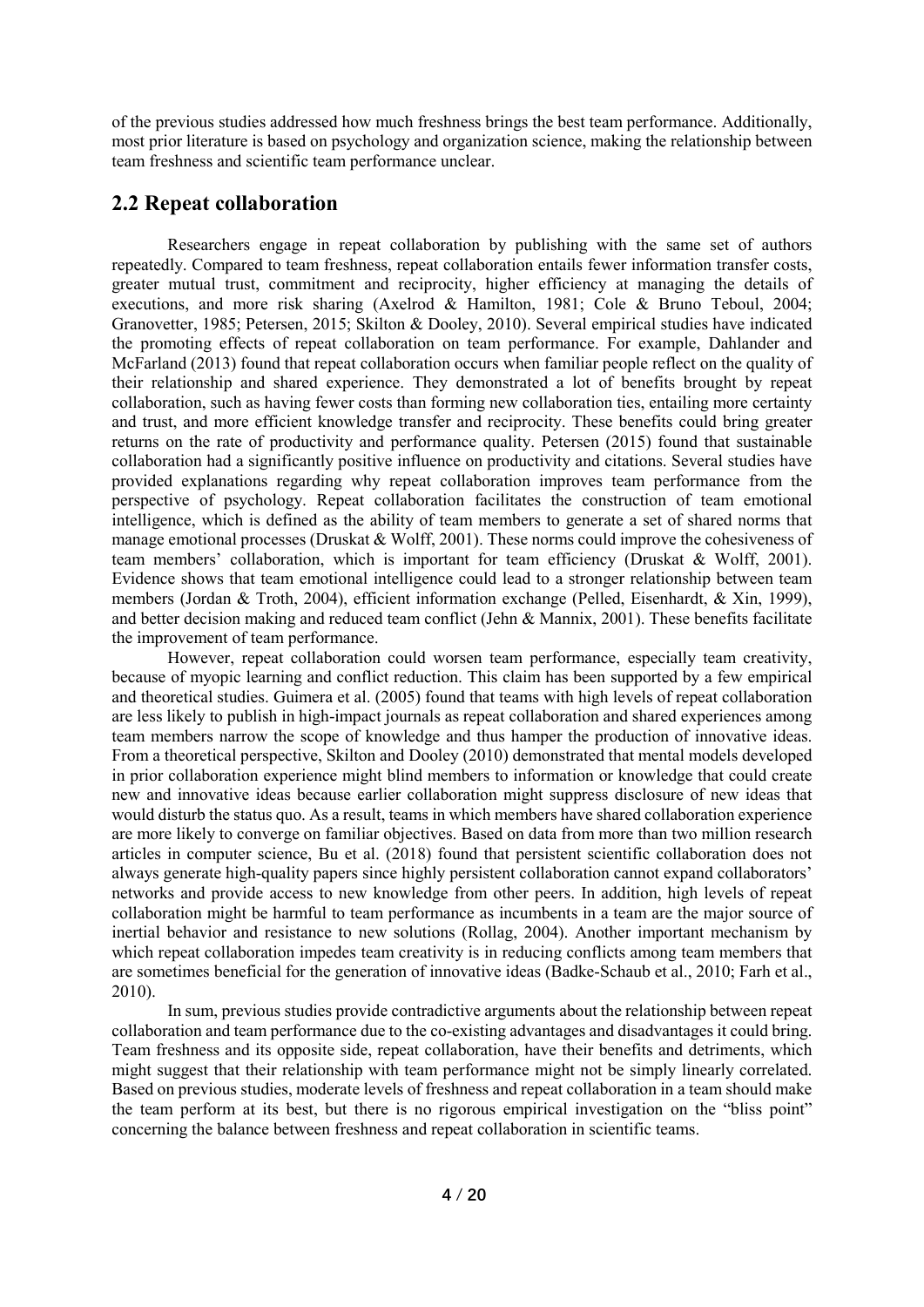#### **2.3 Team size**

The advantages and disadvantages of large team size co-exist. Some believe that larger team size benefits team performance due to more resource advantages. Earlier studies indicated that larger teams can access a larger pool of resources and have a higher capacity to manage external uncertainties (Aldrich & Pfeffer, 1976; Pfeffer & Salancik, 2003). Team size is enlarged by incorporating more scientists into the team who directly bring more material resources, such as funding, staff, and equipment, and more intangible resources, such as knowledge, data, and social capital. The enlargement of team size enables scientists in a team to complement their skills and access a broader scope of resources to meet task demands (Zhu, Liu, & Yang, 2021). The information-processing model suggests that teams benefit from the resource advantage caused by larger team size because the novel solutions of complex problems require diverse and complementary resources (Harrison & Klein, 2007; Lee, Walsh, & Wang, 2015; Liu et al., 2020; Nederveen Pieterse, Van Knippenberg, & Van Dierendonck, 2013). This claim has been supported by empirical evidence (Hülsheger, Anderson, & Salgado, 2009).

In contrast, some studies demonstrate detriments caused by large team size, making it debatable whether the increase in team size brings better team performance. Larger teams entail more start-up costs of connecting and establishing relationships with others, and higher maintenance costs of communication and coordination, which might impede the effectiveness of knowledge production in teams (Badar, Hite, & Ashraf, 2015; Vasileiadou & Vliegenthart, 2009). Additionally, the negative effects of large team size are discussed from the perspective of social psychology. The potential gains from a large team size could be offset by "process losses", which might lead to worse team performance (Cummings, Kiesler, Bosagh Zadeh, & Balakrishnan, 2013). For example, it might be more challenging for members in a larger team to reach a common definition of the team's goal, effectively manage the workflow, and maintain efficient cooperation and communication (Chompalov, Genuth, & Shrum, 2002; Okhuysen & Bechky, 2009). In addition, problems concerning more free-riding (Backes-Gellner, Werner, & Mohnen, 2015), herding and group think (Lorenz, Rauhut, Schweitzer, & Helbing, 2011; Tetlock, Peterson, McGuire, Chang, & Feld, 1992), more emotional conflicts (Amason & Sapienza, 1997), and lower consensus (Manners, 1975), might be more likely to occur in larger teams. For example, Lee et al. (2015) found a curvilinear association between team size and scientific novelty and further suggested the underlying mechanism that team size influences novelty through increasing knowledge variety.

The optimal level of team freshness might depend on team size. The above discussion presents the changeable group environments caused by changes in team size. The impact of changes in membership, e.g., incorporating new members, is greater in a small team than in a large team because the network within a smaller team is simpler and any detriments could destroy the entire team (Zhang et al., 2020). This implies that the disadvantages brought by a high level of team freshness, such as management and communication problems, might impede team performance in small teams. In contrast, because of the large number of links in a large team, the negative impacts of team freshness can barely hinder such a team's performance. Analyzing co-authorship networks on physics papers, Palla et al. (2007) found that a high rate of turnover, i.e., the arrival of new members and departure of old members, could make a large team survive longer, while stability is required for the persistence of a small team.

Despite various efforts to examine how team size shapes scientific team performance, it is unclear whether the relationship between team freshness and team performance holds with different team sizes. Driven by this research gap, this study explores whether the relationship between team freshness and team performance in small teams is different from that in large teams.

## **3 Data and Methodology**

### **3.1 Data**

In this study, we use Microsoft Academic Graph (MAG), a heterogeneous graph comprised of 173*.*67 million scientific papers published between the years 1800 and 2018. Due to its comprehensive coverage, MAG has become an important resource for scholarly communication studies in recent years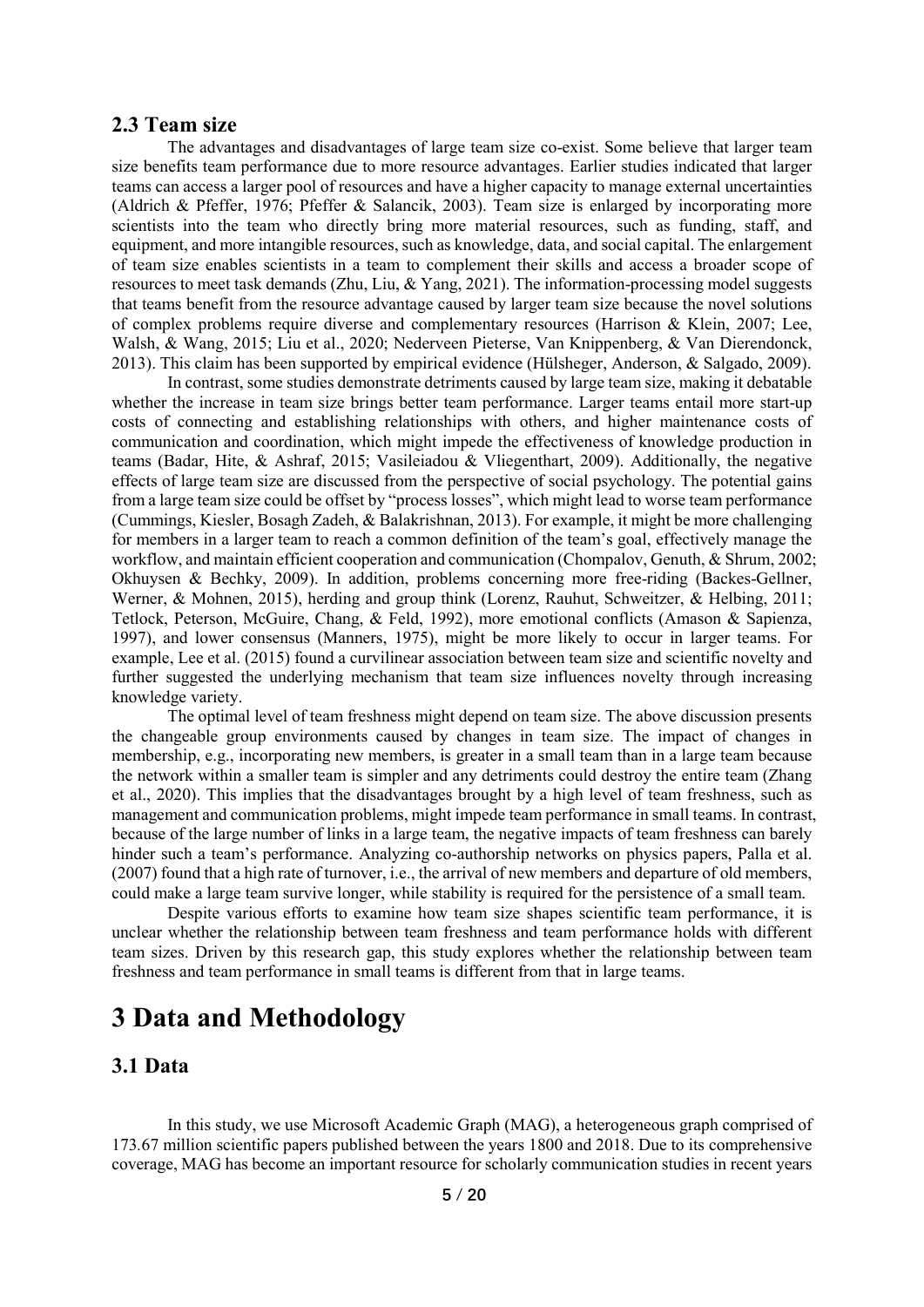(Herrmannova & Knoth, 2016). We acquire the following information for papers from MAG: paper id, discipline, publication year and citation network, and author name(s), and affiliations. We associate every author in our dataset with an affiliation and identify the country in which that affiliation is located using Wiki data and Google search results parsing.<sup>1</sup>. We sum up the incoming citation links of each paper and obtained the papers' citation counts. In MAG, name disambiguation has been achieved using machine-learning and crowdsourcing approaches. A unique identifier for each author can be provided to the public, which allows us to capture authors' publication history and identify whether two authors have prior collaboration in a year. Papers with a single author are removed, and thus the final dataset for our analysis covers more than 43 million papers published from 1950 to 2018. The statistics of the final dataset used in our analyses are shown in Table S1 in the Supplementary Information. The distribution of disciplines in the final dataset is shown in Figure S1.

### **3.2 Methods**

#### **Measuring a scientific team**

Following standard practice, we view the presence of more than one author on the byline of a publication as a scientific team (Larivière, Gingras, Sugimoto, & Tsou, 2015; Milojević, 2014). However, co-authorship data cannot fully represent scientific teamwork as it fails to capture informal collaboration, such as sharing of ideas and data (Lewis, Ross, & Holden, 2012), and collaborative efforts of scientists who are not listed on a scientific paper. Despite this drawback, co-authorship data is considered a visible, easily quantifiable, and reliable indication of collaborative activities (Franceschet & Costantini, 2010; Milojević, 2014), and allows us to capture the key elements of collaboration (Hara, Solomon, Kim, & Sonnenwald, 2003).

#### **Measuring team freshness and team performance**

Drawing on authorship data, we extend the measure of team freshness. Being listed as an author might suggest that this author made a certain level of contribution to the article, in a number of ways, e.g., providing ideas, skills, data, and funding resources (Leahey, 2016). Therefore, we assume that authors' participation in teamwork could be reflected by the appearance of their names on the byline of an article produced by the team. Following Zeng's definition (2021), we define team freshness as the fraction of new collaboration relations established within the team. The major difference between Zeng's indicator and team freshness in this study is that we consider the recency of collaboration when we identify whether or not collaboration between two authors is new collaboration in the focal paper. Interpersonal relationship tends to decay with time (Burt, 2000, 2002; Liu & Hu, 2021). If the most recent collaboration between two authors was established a long time ago, there are barely any benefits they could gain from their past collaboration and it only exerts a small influence on their current collaboration. We introduce a parameter that reflects a time window,  $\delta$  (for fair comparison, we keep  $\delta$  $= 20$ ), to study the existence of prior collaborations between authors of a paper. For authors of a paper published in year t, if two authors have no collaboration in the previous 20 years, they are viewed as an author pair with no prior collaboration.

To better illustrate the measurement, we build a collaboration network of team members prior to new collaboration in the focal paper. We count the number of possible missing links in the prior collaboration network, as, after a new collaboration, the collaboration network will be a complete graph where every team member is connected with each other. Figure 1 presents an example of how to measure team freshness. There is a paper, *P*, published in 1986, which has been co-authored by five authors,  $A_1$ ,  $A_2$ ,  $A_3$ ,  $A_4$ , and  $A_5$ . Figure 1(a) and 1(b) illustrate the collaboration network of each author of *P* before and after collaborating on P, respectively. We identified whether an author pair has collaboration links between 1965 and 1985, and, if it has, the two authors in this pair will have a link connecting them in the prior collaboration network (Figure 1(a)). We find that the total number of

 $1$  For authors who have multiple affiliations, we associate them with their first affiliation.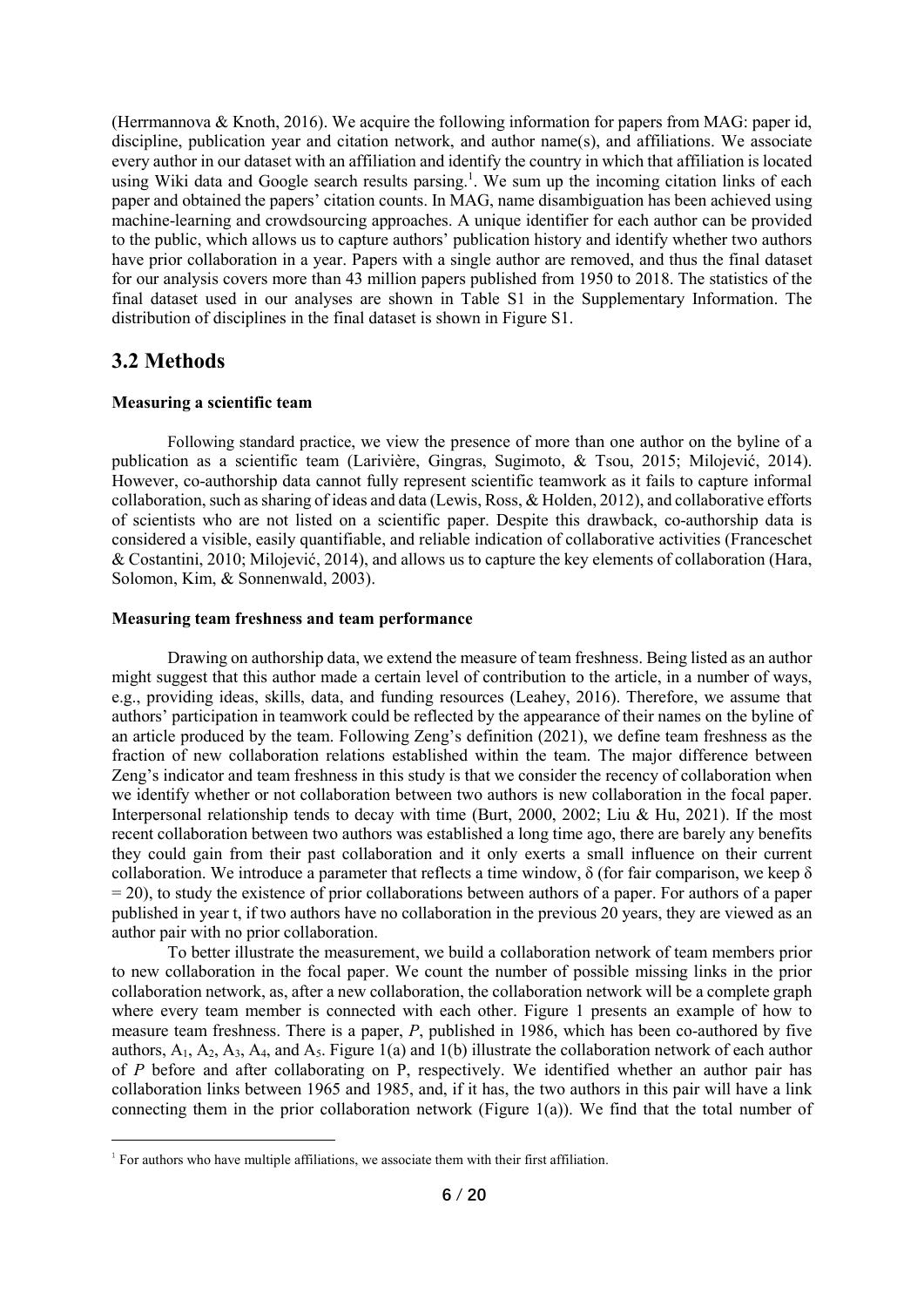missing links in the prior collaboration network, which are newly introduced in *P*, is four. The possible author pair in paper P is  $C_5^2$ ; that is, ten. As shown in Equation 1, freshness for P should be 4/10=0.4. The range of freshness is between 0 and 1.





**Figure 1. An example to illustrate team freshness.** The solid lines in the network mean that two authors that are connected with each other have prior collaboration relationship. The dashed lines indicate that two authors that are connected with each other have no prior collaboration relationship.

To address RQ2 and RQ3, we use citation counts in a two- and ten-year time window to measure team performance. Team performance in science could be measured from diverse perspectives. Most previous literature uses performance indicators that quantify the quality of scientific work produced by a research team, such as the paper's scientific impact, novelty (Funk & Owen-Smith, 2012; Liu et al., 2020; Uzzi, Mukherjee, Stringer, & Jones, 2013), "hit paper" status (Schilling & Green, 2011), and the impact factor of journals in which the paper is published (Garfield, 1999). Scientific impact of publications has traditionally been expressed by citation counts, and can be measured over both the short term and the long term (Bollen, Van de Sompel, Hagberg, & Chute, 2009; Wang, Song, & Barabási, 2013). Short-term and long-term citations are often operationalized as the cumulative number of citations a paper obtained within two or three years (Chai & Menon, 2019; COUNCIL, 2012; Wang et al., 2013), or ten years after its publication (Glänzel & Moed, 2002; Liu, Dehmamy, Chown, Giles, & Wang, 2021; Liu et al., 2018; Zhou & Leydesdorff, 2006), respectively. The journal impact factor is also a popular measure that is used as a proxy for the typical quality of a team's output (Guimera et al., 2005) due to its simple and intuitive definition. Despite some shortcomings and undesirable properties (Bordons, Fernández, & Gómez, 2002; De Bellis, 2009; Seglen, 1997), citations and journal impact factors have been widely used for measuring scientific quality of papers and thus assessing team performance. In this study, we use the cumulative citation count in two years (C2) and ten years (C10) to measure papers' short-term and long-term citations. When analyzing the relationship between freshness and C2, only papers published in and before 2016 are included as C2 is not complete for papers published after that year in the MAG dataset. Similarly, when C10 is analyzed, papers published after 2008 are removed. As the long-term citation indicator is a more powerful predictor of papers' total citations and for detecting highly cited papers (Wang et al., 2013; Wang, 2013), our analyses and discussion will place more focus on C10. To ensure that the drawbacks of citations that are used to measure papers' research quality and team performance will not bias the results, we use the impact factors of journals where the paper is published to measure team performance for a robustness check (see Supplementary Note 1 and Table S12).

#### **Multivariable regression approaches**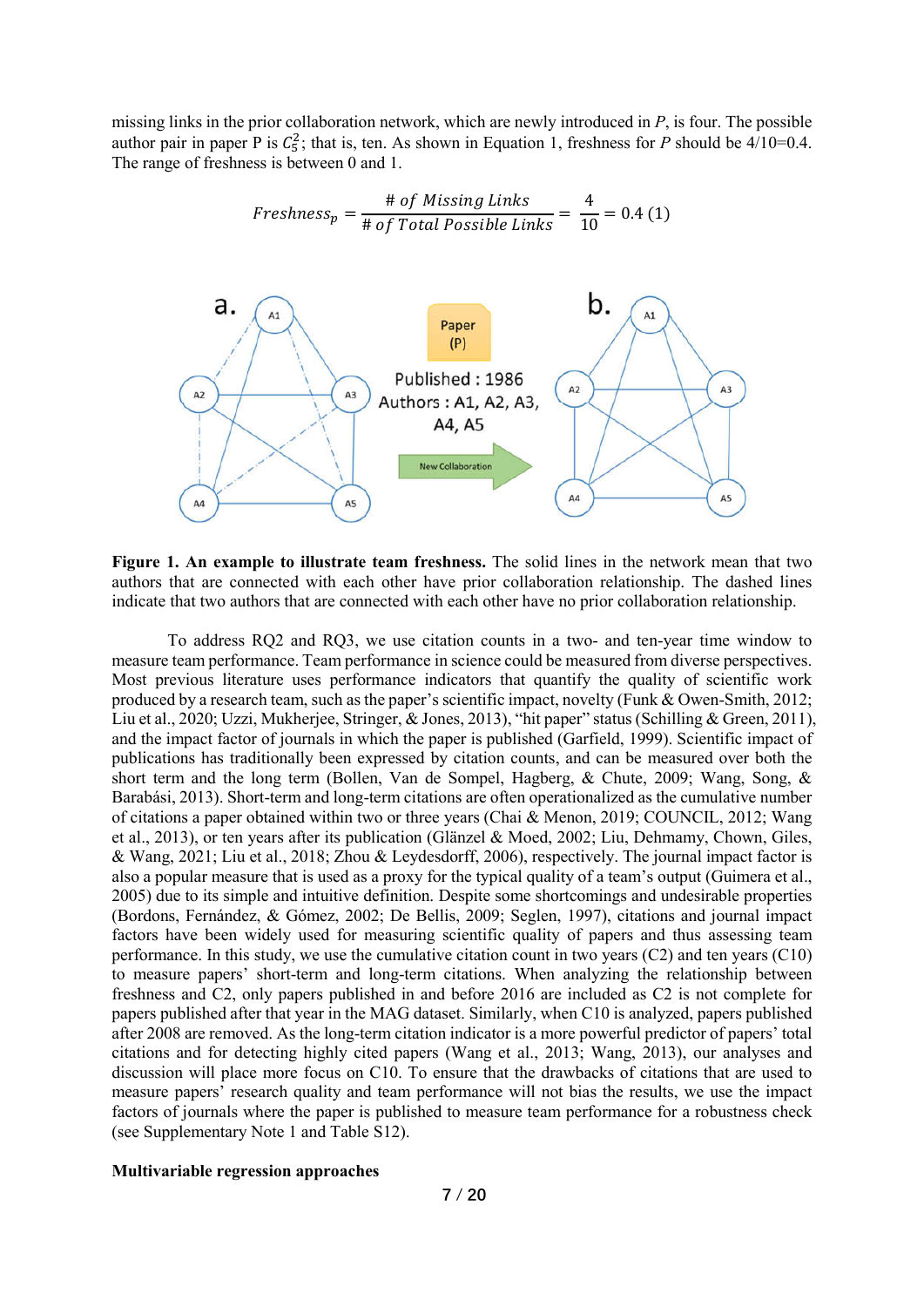To unveil the evolution of team freshness (RQ1), we calculate the average team freshness by year to make comparisons. Then, we use multivariable regression approaches to address RQ2. To control for various confounding factors, this paper incorporated controls that might be related to citations to a regression model, such as team size (Lee et al., 2015), whether or not the paper is internationally collaborative (Wagner, Whetsell, & Mukherjee, 2019), and the number of unique countries the authors are from (Barjak & Robinson, 2008; Hsiehchen, Espinoza, & Hsieh, 2015). We define *is* international, as a binary variable which shows if the paper has authors from more than two countries, and the number of countries (*n-country*), which indicates the number of unique countries participating in the collaboration. We use natural logs of C2, C10, and control variables in addition to *is international* for regression analyses. Ordinary least squares are used to estimate the model:

$$
C2_i/C10_i = \alpha + \beta_1(Freshness_i) + \beta_2(Freshness_i \times Freshness_i) + \beta_3(Controls) + C_i + Y_t + \epsilon_{it} \quad (2)
$$

In which  $C2<sub>i</sub>/C10<sub>i</sub>$  measures the natural logarithm transformed citation counts (i.e., ln(C2+1) and  $ln(C10+1)$ ) of paper *i* in a time window of two or ten years; *Freshness<sub>i</sub>* quantifies team freshness of paper *i*; *Controls* represents a set of control variables that are related to citations, i.e., the natural log of the number of authors in a paper (*teamsize*), whether or not paper *i* is internationally collaborative (*is-international*), and the natural log of the number of countries authors are from (*n\_country*). To control the time-invariant and discipline-invariant factors, fixed effects regarding publication year  $(Y_t)$ and those regarding disciplines  $(C_i)$  are included in Equation 2. The relationship between freshness and citations is not necessarily linear because high levels of freshness might hamper team performance. Therefore, we also consider a possible non-linear association between freshness and citations and incorporate the square term of freshness (Freshness  $\times$  Freshness) in Equation 2.

To solve RQ3, we divide all publications into separate groups based on team size and perform the above regression analyses again to show the association between team freshness and papers' citations across different levels of team size. The summary statistics and correlation matrix of variables are presented in Table S2 and S3, respectively.

## **4 Results**

### **4.1 RQ1: The temporal evolution of team freshness in the past half-century**

Generally, team freshness increased over time during the study period. Team freshness has grown over time from 1970 to 2000, remained stable in the 2000s, and increased again after 2010 (see Figure 2(a)). The average team freshness reached 0.443 in 2018, which means that nearly 44% of author pairs in a team have no prior collaboration, on average. To investigate the extreme cases of team freshness, we estimate the proportion of papers with freshness of value 0 and that of value 1. Team freshness of value 0 means that all author pairs in a team have prior collaboration, while team freshness of value 1 indicates that authors in a team have not collaborated with each other before. We find that the proportion of papers with freshness of value 1 has decreased significantly over time, which suggests that teams in which all team members are new to each other have become increasingly rare in modern science. The proportion of papers with freshness of value 0 has remained stable at a low level, less than 20%. On the one hand, teams tend to involve more fresh members, as evidenced by the growing average team freshness by years. On the other hand, the extreme case of freshness, i.e., teams where all members are fresh to each other, is becoming rare. This evidence indicates that scientific teams are inclined to keep a balance between team freshness and repeat collaboration. The increasing team size over time may affect the trend of team freshness. To confirm the upward trend of team freshness, we plot the average team freshness within a given level of team size. The results indicate that small (team size: 2- 4), medium (team size: 5-8), and large teams (team size >8) all witnessed a continuous growth of team freshness over time (see Figure S2).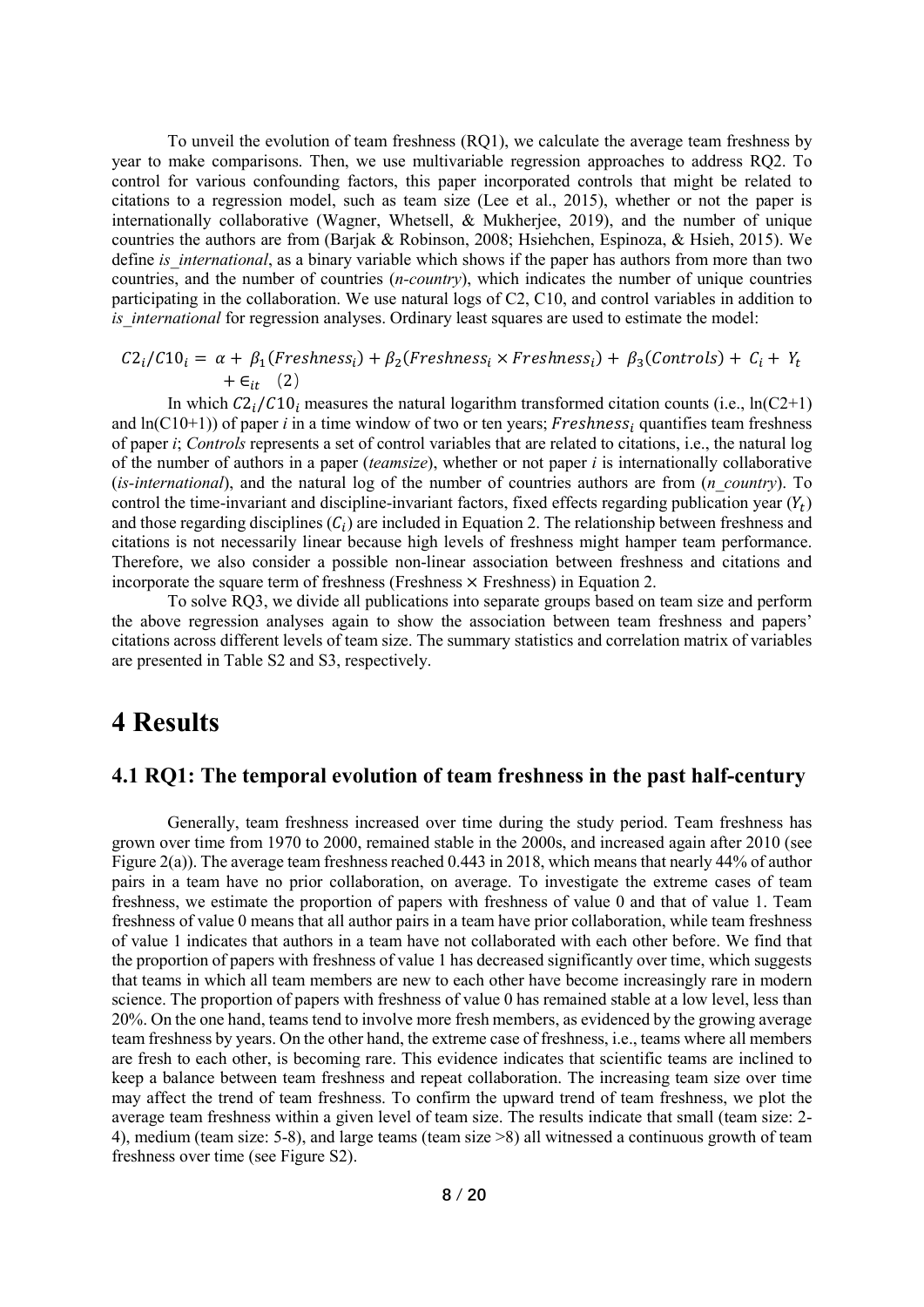We observe prominent disciplinary differences in the evolution of team freshness. Generally, team freshness in humanities and social sciences is smaller than that in other categories (see Figure 2 (b)). Notably, team freshness in medicine and biology is far larger than that in other categories, reaching around 0.5. This means that, in scientific teams in these two disciplines, nearly 50.1% of author pairs have no prior collaboration. Almost all the disciplines have team freshness lower than 50% (see Figure S3), which means that repeat collaboration still dominates. There is no significant difference in mean growth rates of team freshness in each category, ranging between 17.8% and 17.6%. Almost all the disciplines increased in team freshness since 1970, though with different levels of growth rates (see Figure S4). High average annual growth rates of freshness were found in material science, geology, biology, geography, and chemistry, evidenced by the comparatively steeper slopes of the mean team freshness. In contrast, team freshness in medicine, physics, and computer science did not grow as sharply. It should be noted that medicine has had high team freshness since the 1970s, and remained steady during the study period. This might suggest that scientific teams might deliberately adjust team freshness to keep a balance between freshness and repeat collaboration.



**Figure 2. Average freshness by years and by categories.** In subfigure a, the left Y-axis indicates the proportion of papers in three categories with different levels of freshness, and the right Y-axis refers to average annual team freshness. The blue line indicates average freshness over the years. Subfigure b indicates mean team freshness and mean growth rates of team freshness in five categories of disciplines.

### **4.2 RQ2: An inverted-U-shaped relationship between team freshness and team performance**

Because of the coexistence of promoting and detrimental effects of freshness as discussed earlier, we hypothesize that there should be a balance between team freshness and repeat collaboration that brings optimal team performance. Controlling for various confounding factors and introducing the square term of freshness, the multivariable regression models show an inverted-U-shaped association between freshness and papers' C10. Freshness (coefficient: 0.122; p-value<0.001) is significantly positively related to C10 and its square term (coefficient: -0.082; p-value<0.001) is significantly negatively associated with C10 (see Column 1 of Table 1 and Figure  $5(a)$ ), indicating a clear inverted-U-shaped relationship between freshness and papers' citations in a ten-year time window. This indicates that incorporating more team freshness brings higher C10 until team freshness reaches a turning point of 29.72%. The inverted-U shape also holds for C2 (see column 2 of Table 1 and Figure 5(b)).

We further observe that, in general, the shape regarding the association between freshness and C2/C10 holds for different time periods and disciplines. The inverse U-shaped curve is found for C2 (see Figure S5 and Table S4) and C10 (see Figure 6 and Table S5) in all the time periods. Additionally, in most disciplines, the inverted-U shape holds for the association between team freshness and papers' C10 (see Figure 7, and tables S8 and S9) and C2 (see Figure S6, and tables S6 and S7). The optimal team freshness for the highest C10 ranges from 8.83% (i.e., mathematics) to 45.91% (i.e., history).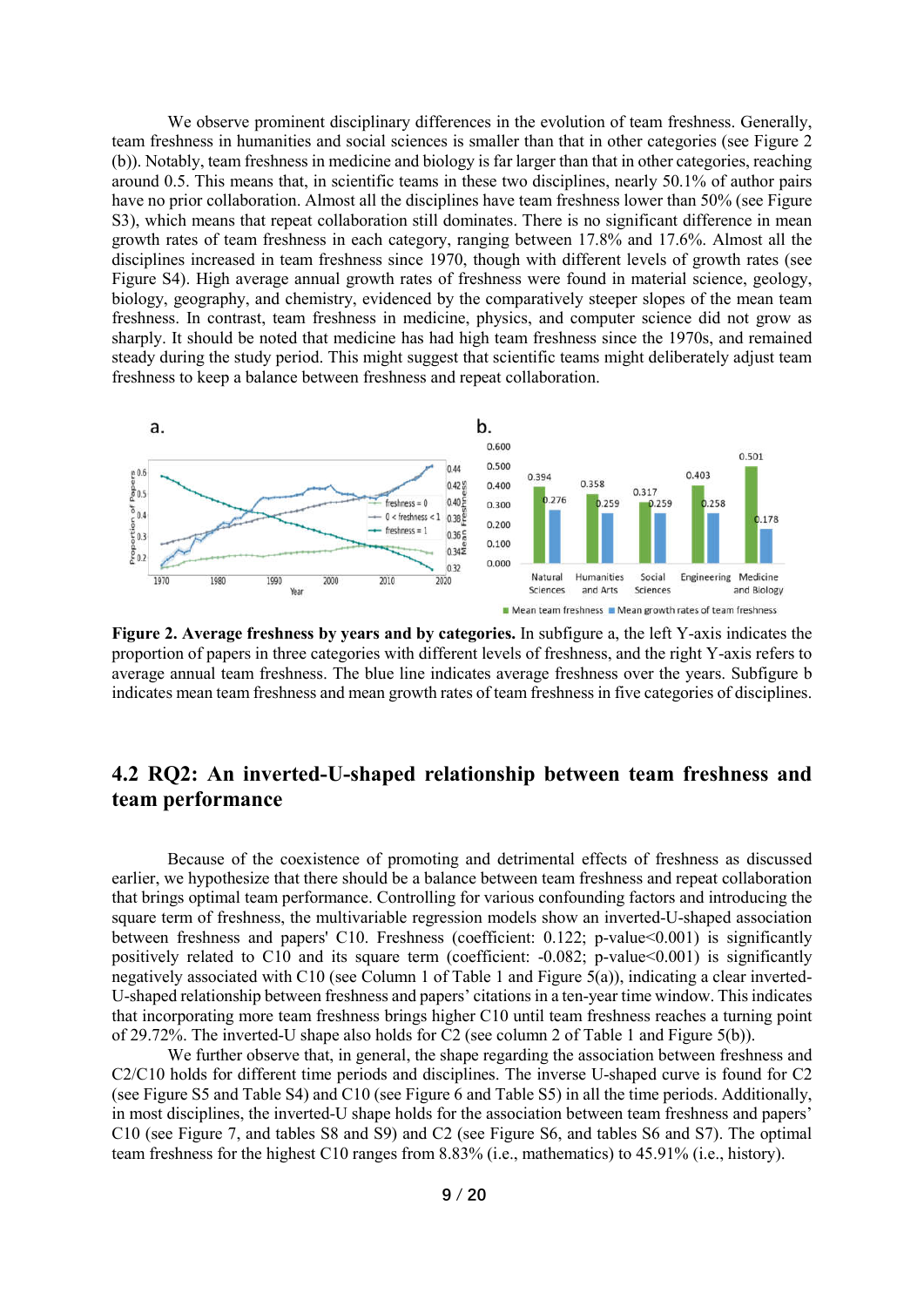|                              | (1)          | (2)         |
|------------------------------|--------------|-------------|
| Variables                    | C10          | C2          |
| Freshness                    | $0.212***$   | $0.137***$  |
|                              | (0.004)      | (0.002)     |
| $Freshness \times Freshness$ | $-0.358***$  | $-0.327***$ |
|                              | (0.004)      | (0.002)     |
| Team size                    | $0.243***$   | $0.244***$  |
|                              | (0.001)      | (0.001)     |
| Is international             | $-0.066$ *** | $-0.072***$ |
|                              | (0.003)      | (0.001)     |
| N country                    | $0.584***$   | $0.565***$  |
|                              | (0.006)      | (0.003)     |
| Field fixed effect           | Included     | Included    |
| Year fixed effect            | Included     | Included    |
| Constant                     | $1.601***$   | $0.573***$  |
|                              | (0.004)      | (0.002)     |
| Observations                 | 12,802,634   | 22,079,726  |
| R-squared                    | 0.128        | 0.140       |

**Table 1. The estimated relationship between freshness and papers' C10 and C2**

Notes: Fixed effects regarding year and discipline are incorporated; we used natural logs of the values of C2, C10, and control variables in addition to *is* international for regression analyses; standard errors in parentheses; \*\*\* p<0.01, \*\* p<0.05, \* p<0.1.



**Figure 3. The estimated association between freshness and papers' C10 and C2.** X-axis indicates team freshness and Y-axis refers to papers' C10 or C2. The shaded area represents  $\pm$  1.96  $*$  std. error of each point estimate.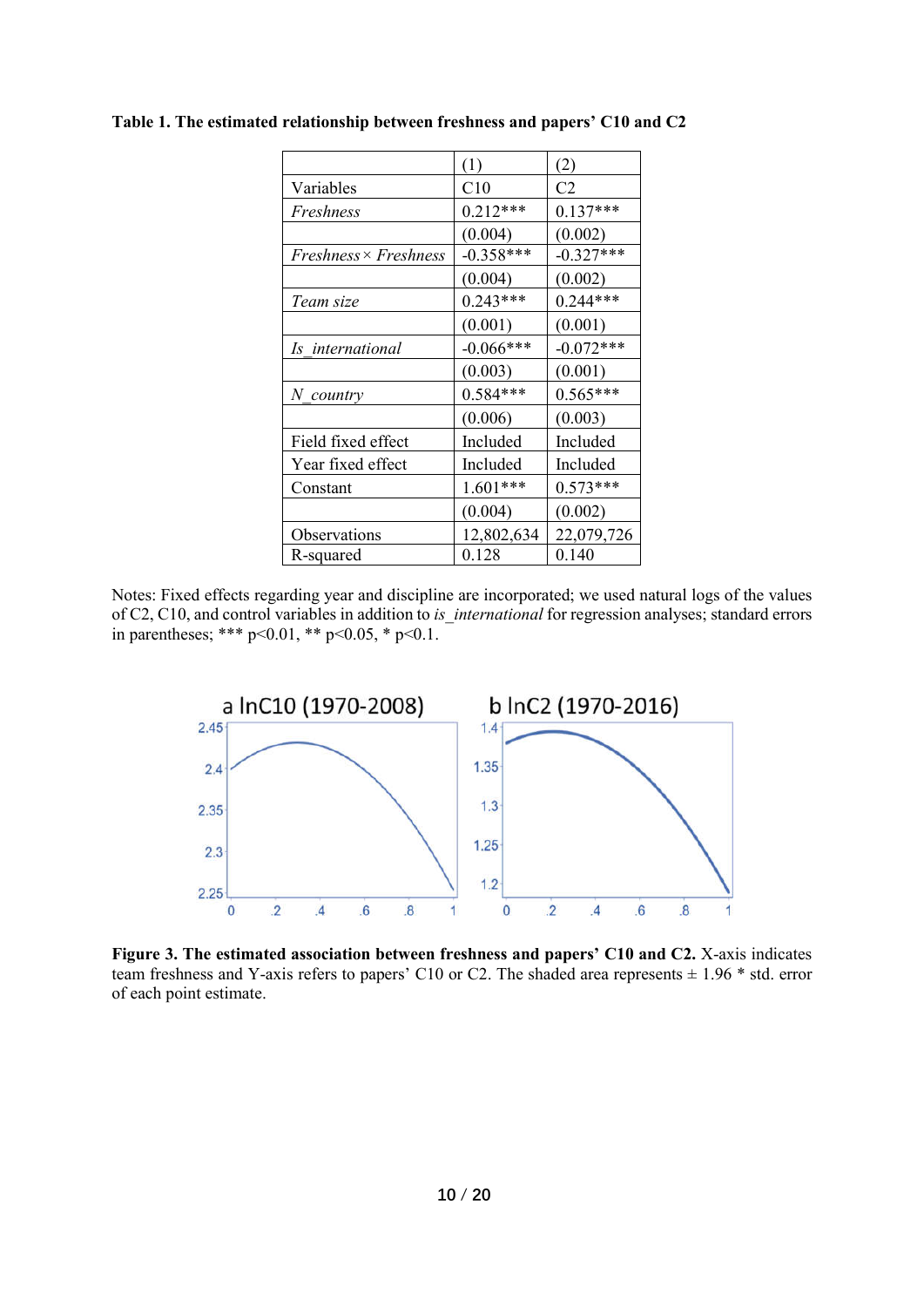

**Figure 4. The estimated association between freshness and papers' C10 by periods from 1970 to 2008.** X-axis indicates team freshness and Y-axis refers to papers' C10. The shaded area represents ± 1.96 \* std. error of each point estimate.



**Figure 5. The estimated association between freshness and papers' C10 by disciplines from 1970 to 2008.** Subfigures (a) to (e) refer to disciplines in social sciences; subfigures (f) to (h) indicate disciplines in humanities and arts; subfigures (i) and (j) indicate the disciplines of medicine and biology, respectively; subfigures (k) to (o) indicate disciplines in natural science; subfigures (p) to (s) indicate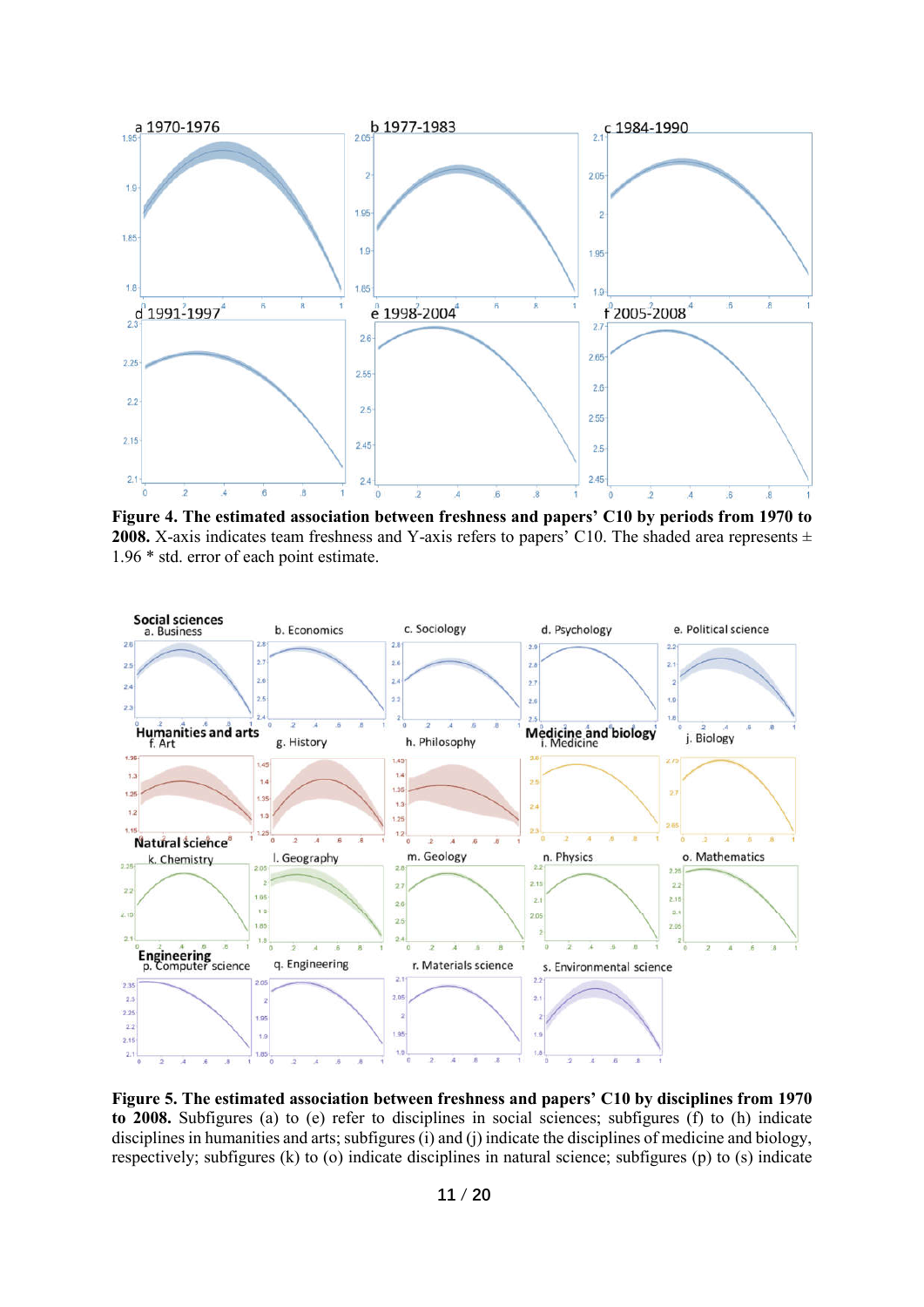disciplines in engineering. X-axis indicates team freshness and Y-axis refers to papers' C10. The shaded area represents  $\pm 1.96$  \* std. error of each point estimate.

### **4.3 RQ3: The association between freshness and team performance depends on team size**

The relationship between team freshness and team performance varies with changes in team size. The results of multivariable regression models show that controlling for a variety of influential factors, in teams with fewer than ten authors, an inverse U-shaped curve exists for the relationship between team freshness and C10 (see Figure 8 and Table S11), while this shape turns into a positive linear association for teams that include more than nine authors. This evidence suggests a transformation about the shape concerning how team freshness is related to team performance across team size. This finding is consistent for C2 (see Figure S7 and Table S10).



**Figure 6.The estimated association between freshness and papers' C10 by team size from 1970 to 2008.** The dashed line indicates the average team freshness in the sampled papers within a certain level of team size. X-axis indicates team freshness and Y-axis refers to papers' C10. The shaded area represents  $\pm$  1.96  $*$  std. error of each point estimate.

## **5 Discussions and Conclusion**

Newcomers and old members bring freshness and experience to teams, respectively. Based on more than 43 million research articles published between 1951 and 2018 from the MAG dataset, we extend a measurement that quantifies freshness in teams, investigate the temporal evolution of freshness, and explore its correlation to papers' citations and how this association changes with the variations in team size.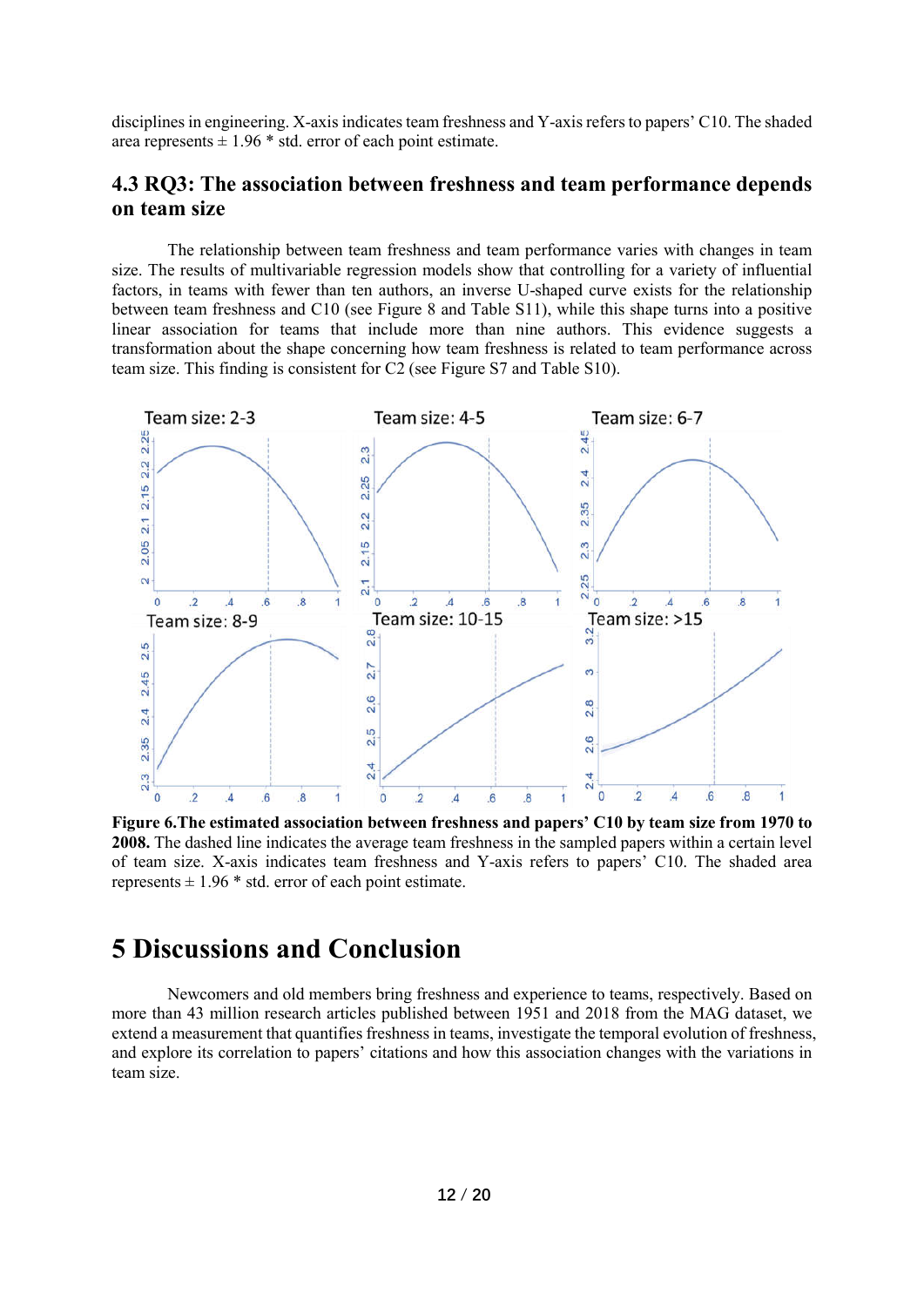On average, we observe that team freshness is growing over time,<sup>2</sup> while repeat collaboration is still dominant. Involving new members who have no prior collaboration with other members in teams entails significant costs of communication and coordination. In the early years, the construction of a new collaboration relationship was not easy because of the high costs of transportation and communication without advanced information technology. With the decreasing costs of long-distance travel and the development of information and communication technology (Catalini, Fons-Rosen, & Gaulé, 2020), it is easier for scientists to build up new collaboration with others. Therefore, increasing freshness is observed in scientific teams over time. In addition, the historical changes in science provide a foundation for the growing freshness in scientific collaboration, such as the increasing complexity of scientific problems (Katz & Martin, 1997), and the need to combine diverse knowledge and skills to address research problems (Jones, 2009). These changes might make scientists seek new collaborators outside their existing collaboration networks to acquire more diverse and new knowledge that is beyond their existing collaboration networks, and thus increase freshness in teams.

Repeat collaboration still dominates in almost all the disciplines as, apart from medicine, fresh members are the minority in teams. Due to the coexisting advantages and disadvantages of freshness and repeat collaboration, freshness and repeat collaboration should be capped with a certain range to maintain a balance. This might account for the trend we observe that papers with a freshness of 1 are decreasing constantly over time. Furthermore, it could explain why the growth rate of team freshness in medicine is very low, as team freshness has been at a very high level since the 1970s and it cannot grow infinitely. Prominent disciplinary differences are further found in the mean team freshness and the growth of team freshness in the study period. Team freshness in social sciences, and humanities and arts is lower than that in other categories. Team freshness in medicine and biology is the highest among the disciplines, reaching around 50%. This could be explained by the labor division in these two disciplines, where the skills of students or post-doctoral fellows are quite replaceable and thus the entry of fresh members can hardly worsen teams' performance.

We further find an inverted-U-shaped association between freshness and papers' citations across all the periods and disciplines. At the initial stage, more team freshness leads to higher citations. However, after team freshness reaches 29.72%, a higher level of team freshness is associated with a decrease in papers' long-term citations. In other words, when the fraction of new collaboration in a team account for 30% and accordingly repeat collaboration account for 70%, the paper produced by the team will reach its best long-term citations. This result is consistent with the claim in prior studies that the combination of team freshness and repeat collaboration brings the best team performance (Guimera et al., 2005; Perretti & Negro, 2007).

Subsequently, we observe that, with the increase in team size, the inverted-U-shaped relationship between team freshness and citations turns positive. The links between authors are simpler in small teams in which the negative impacts caused by a high level of team freshness will probably hamper team performance. Therefore, there is an optimal level of team freshness. In contrast, in large teams, links generated by newcomers are limited and the disadvantages caused by team freshness can barely influence the whole team. Team members can benefit more from an increasing level of team freshness. Accordingly, we find a positive association between team freshness and papers' citations in large teams. This is consistent with previous claims that a high rate of turnover is important for the survival of large teams, while small teams benefit from the stability of team members (Palla et al., 2007; Whitfield, 2008).

The findings of this study provide implications for the practice of team formation and team management in science. With the increase in the temporal workforce caused by the expansion in the number of awarded PhD degrees and that of academic positions (Milojević, Radicchi, & Walsh, 2018), the incorporation of newcomers is inevitable and thus becomes crucial for team performance. To achieve peak performance, teams should maintain a balance between team freshness and repeat collaboration by containing a majority of incumbents who have existing collaboration with each other and introducing a small proportion of new members. The growing trend of team freshness has been observed in recent decades and the average team freshness, which was around 44% in 2018, has already

-

<sup>&</sup>lt;sup>2</sup> The growing trend of team freshness is observed regardless of the value of the parameter we consider for identifying the prior collaboration between authors (see robustness check in Supplementary Note 1).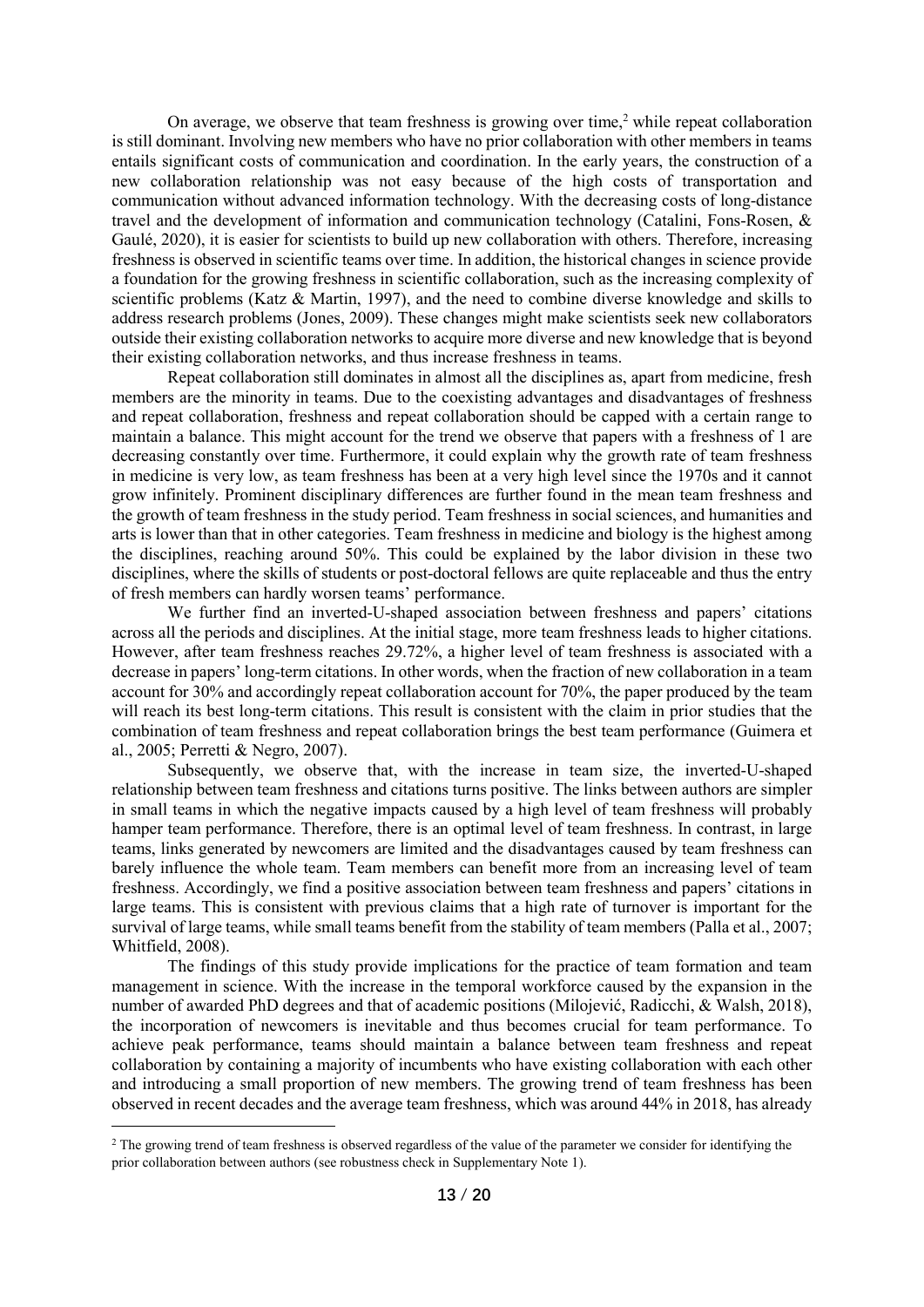exceeded the optimal team freshness(i.e., 30%) we find and might even continuously grow in the future. It is more important to retain repeat collaboration rather than introduce newcomers because too much team freshness is harmful to team performance, especially for small teams. Disciplinary differences are prominent concerning the optimal team freshness, which should be considered in the stage of team formation. More importantly, teams should adjust team freshness based on team size because the optimal team freshness for small teams and large teams is substantially distinctive. Additionally, teams, especially small teams, should maintain smooth and efficient communication and coordination between new members and incumbents to alleviate the negative effects caused by a high level of team freshness.

This study has several limitations. Scientific teamwork is complex and multidimensional, while this study only uses a collection of authors represented on the byline of a publication as a proxy for scientific team. Co-authorship data fails to capture collaboration activities of scientists who are not listed on a research paper. Scientific teamwork that did not lead to publications and scientists who made contributions but were not listed as authors are not considered in this study. In this sense, survey, interview, and experimental data should be included to study scientific teamwork more directly and show how team freshness influences other forms of scientific teamwork. Moreover, team performance could be reflected in a variety of dimensions, such as team efficiency and team novelty. This study only investigates the quality indicators of papers, i.e., scientific impacts of papers produced by teams, and the impact factor of journals where papers are published. More team performance indicators should be considered for a better understanding of how team freshness influences team outcomes. Despite the multiple dimensions of team freshness, such as freshness of team members, we only focus on fresh relations among team members. Team freshness measured by team members' career age or past productivity will be analyzed for future study. In addition, we only include a few confounding factors because other influential factors of team performance are not easily captured and controlled. Therefore, this study reveals a correlation rather than a causality between team freshness and team performance. Whether or not there remains a causal relationship deserves deeper investigation. Heterogeneities concerning culture and policy environments might exist for the relationship between team freshness and team performance, as the formation and management of scientific teams could be largely shaped by these two factors. Whether and the extent to which differences in culture and policy environments reshape the association between team freshness and team performance will be studied subsequently.

# **Supplementary Information**

Supplementary Information (SI) is available for this paper:

https://www.dropbox.com/s/l83exeetn4ozxnk/supplementary%20information37.docx?dl=0

## **Acknowledgements**

This work is supported by the Youth Program of National Natural Science Foundation in China (No: 2104054 and 72104007), the Youth Project of Humanities and Social Sciences of the Ministry of Education (MOE) of China (No: 21YJC870001) and the Youth Project of Shanghai Science and Technology Innovation Action Plan Soft Science (21692196000). The authors deeply appreciate the constructive comments from the reviewers.

## **References**

Aldrich, H. E., & Pfeffer, J. (1976). Environments of organizations. Annual review of sociology, 2(1), 79-105.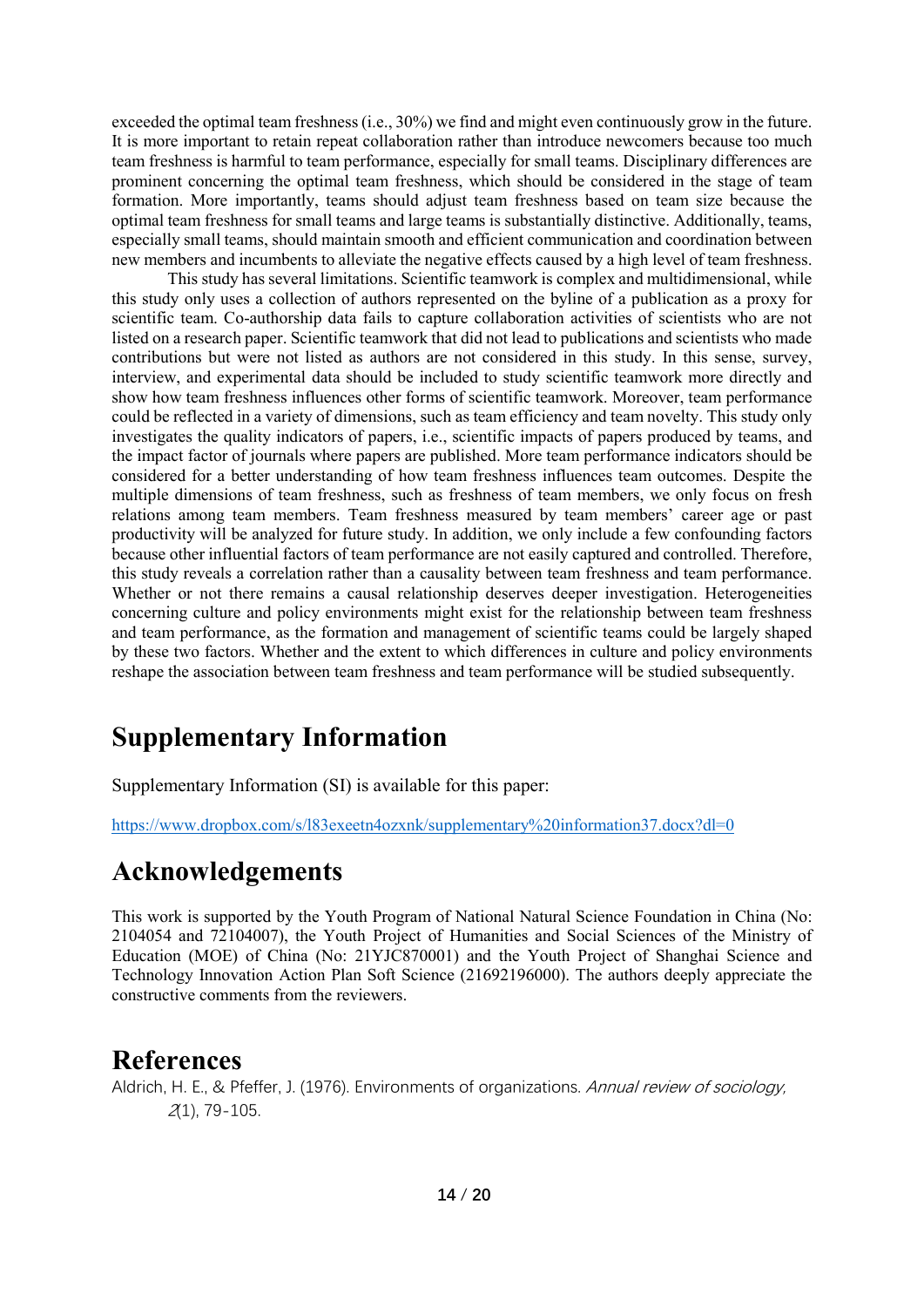- Amason, A. C., & Sapienza, H. J. (1997). The effects of top management team size and interaction norms on cognitive and affective conflict. Journal of Management, 23(4), 495-516.
- Arrow, H., & McGrath, J. E. (1993). Membership matters: How member change and continuity affect small group structure, process, and performance. *Small Group Research, 24*(3), 334-361.
- Axelrod, R., & Hamilton, W. D. (1981). The evolution of cooperation. Science, 211(4489), 1390-1396.
- Backes-Gellner, U., Werner, A., & Mohnen, A. (2015). Effort provision in entrepreneurial teams: effects of team size, free-riding and peer pressure. Journal of Business Economics, 85(3), 205-230.
- Badar, K., Hite, J. M., & Ashraf, N. (2015). Knowledge network centrality, formal rank and research performance: evidence for curvilinear and interaction effects. Scientometrics, 105(3), 1553-1576.
- Badke-Schaub, P., Goldschmidt, G., & Meijer, M. (2010). How does cognitive conflict in design teams support the development of creative ideas? Creativity and Innovation Management, 19(2), 119-133.
- Barjak, F., & Robinson, S. (2008). International collaboration, mobility and team diversity in the life sciences: impact on research performance. Social geography, 3(1), 23-36.
- Baskaran, A. (2017). UNESCO science report: Towards 2030. *Institutions and Economies*, 125-127.
- Binz-Scharf, M. C., Kalish, Y., & Paik, L. (2015). Making science: New generations of collaborative knowledge production. American Behavioral Scientist, 59(5), 531-547.
- Bollen, J., Van de Sompel, H., Hagberg, A., & Chute, R. (2009). A principal component analysis of 39 scientific impact measures. PLoS One, 4(6), e6022.
- Bordons, M., Fernández, M., & Gómez, I. (2002). Advantages and limitations in the use of impact factor measures for the assessment of research performance. Scientometrics, 53(2), 195-206.
- Bu, Y., Ding, Y., Liang, X., & Murray, D. S. (2018). Understanding persistent scientific collaboration. Journal of the Association for Information Science and Technology, 69(3), 438-448.
- Burt, R. S. (2000). Decay functions. Social networks, 22(1), 1-28.
- Burt, R. S. (2002). Bridge decay. Social networks, 24(4), 333-363.
- Catalini, C., Fons-Rosen, C., & Gaulé, P. (2020). How do travel costs shape collaboration? Management science, 66(8), 3340-3360.
- Chai, S., & Menon, A. (2019). Breakthrough recognition: Bias against novelty and competition for attention. Research policy, 48(3), 733-747.
- Chen, G. (2005). Newcomer adaptation in teams: Multilevel antecedents and outcomes. Academy of management journal, 48(1), 101-116.
- Chompalov, I., Genuth, J., & Shrum, W. (2002). The organization of scientific collaborations. Research policy, 31(5), 749-767.
- Cole, J. R., & Harriet, Z. (2017). The emergence of a scientific specialty: The self-exemplifying case of the sociology of science. In The idea of social structure (pp. 139-174): Routledge.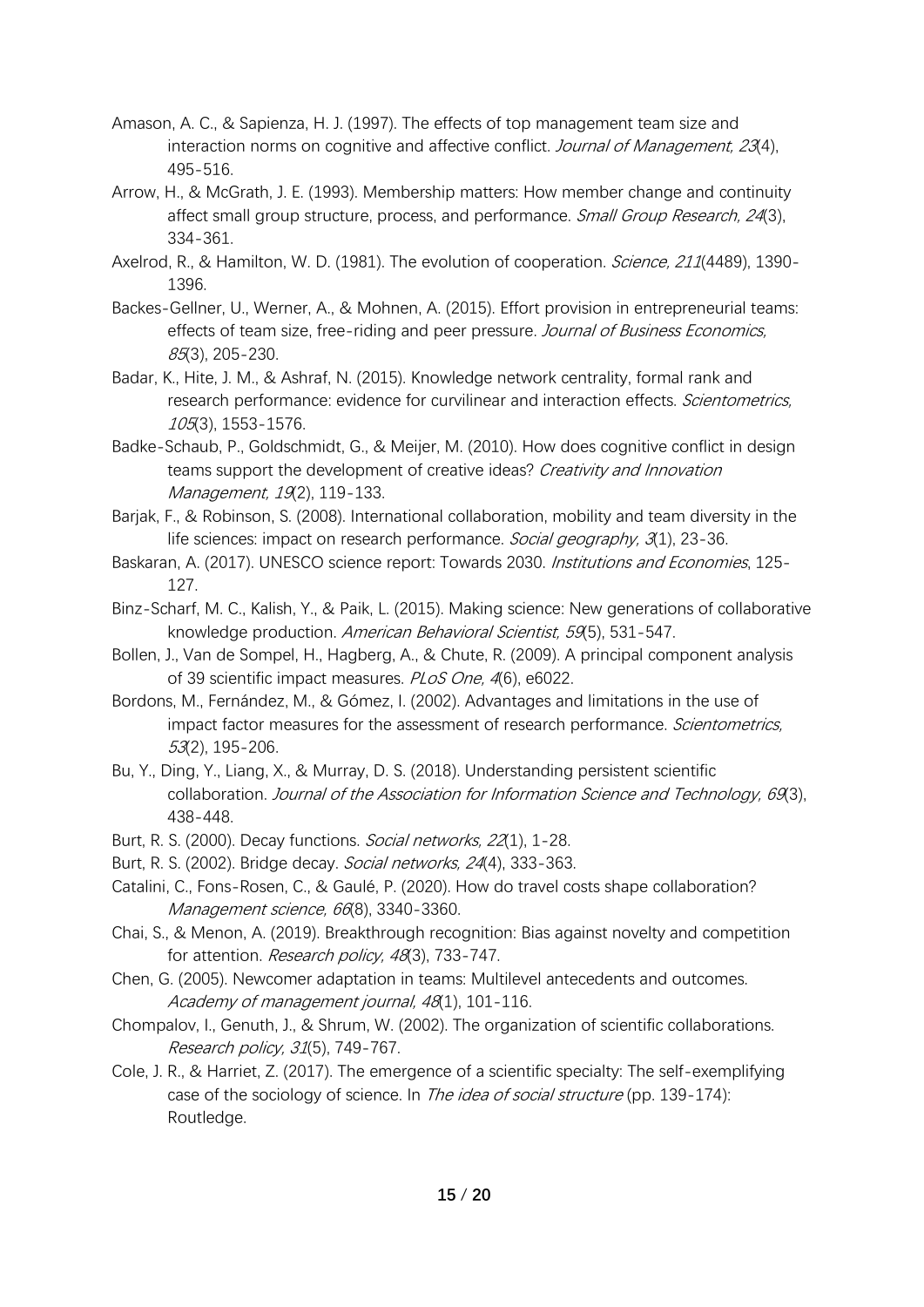- Cole, T., & Bruno Teboul, J. (2004). Non-zero-sum collaboration, reciprocity, and the preference for similarity: Developing an adaptive model of close relational functioning. Personal Relationships, 11(2), 135-160.
- Cooper, D., Rockmann, K. W., Moteabbed, S., & Thatcher, S. M. (2021). Integrator or gremlin? Identity partnerships and team newcomer socialization. Academy of Management Review, 46(1), 128-146.
- COUNCIL, O. C. A. (2012). Informing Research Choices: Indicators and Judment. The Expert Panel on Science Performance and Research Funding. 1st ed. Ottawa (USA): Council of Canadian Academies.
- Cummings, J. N., Kiesler, S., Bosagh Zadeh, R., & Balakrishnan, A. D. (2013). Group heterogeneity increases the risks of large group size: A longitudinal study of productivity in research groups. Psychological science, 24(6), 880-890.
- Dahlander, L., & McFarland, D. A. (2013). Ties that last: Tie formation and persistence in research collaborations over time. Administrative science quarterly, 58(1), 69-110.
- De Bellis, N. (2009). Bibliometrics and citation analysis: from the science citation index to cybermetrics. scarecrow press.
- Druskat, V. U., & Wolff, S. B. (2001). Group emotional intelligence and its influence on group effectiveness. The emotionally intelligent workplace: How to select for, measure, and improve emotional intelligence in individuals, groups and organizations, 132-155.
- Evans, E. D. (2016). Measuring interdisciplinarity using text. Socius, 2, 2378023116654147.
- Farh, J.-L., Lee, C., & Farh, C. I. (2010). Task conflict and team creativity: a question of how much and when. Journal of applied psychology, 95(6), 1173.
- Fortunato, S., Bergstrom, C. T., Börner, K., Evans, J. A., Helbing, D., Milojević, S., . . . Uzzi, B. (2018). Science of science. Science, 359(6379).
- Franceschet, M., & Costantini, A. (2010). The effect of scholar collaboration on impact and quality of academic papers. Journal of Informetrics, 4(4), 540-553.
- Funk, R. J., & Owen-Smith, J. (2012). A dynamic network approach to breakthrough innovation. arXiv preprint arXiv:1212.3559.
- Garfield, E. (1999). Journal impact factor: a brief review. Cmaj, 161(8), 979-980.
- Glänzel, W., & Moed, H. F. (2002). Journal impact measures in bibliometric research. Scientometrics, 53(2), 171-193.
- Granovetter, M. (1985). Economic action and social structure: The problem of embeddedness. American journal of sociology, 91(3), 481-510.
- Guimera, R., Uzzi, B., Spiro, J., & Amaral, L. A. N. (2005). Team assembly mechanisms determine collaboration network structure and team performance. Science, 308(5722), 697-702.
- Hara, N., Solomon, P., Kim, S. L., & Sonnenwald, D. H. (2003). An emerging view of scientific collaboration: Scientists' perspectives on collaboration and factors that impact collaboration. Journal of the American Society for Information Science and Technology, 54(10), 952-965.
- Harrison, D. A., & Klein, K. J. (2007). What's the difference? Diversity constructs as separation, variety, or disparity in organizations. Academy of Management Review, 32(4), 1199-1228.
- Herrmannova, D., & Knoth, P. (2016). An analysis of the microsoft academic graph. *D-lib* Magazine, 22(9/10), 37.
- Hsiehchen, D., Espinoza, M., & Hsieh, A. (2015). Multinational teams and diseconomies of scale in collaborative research. Science advances, 1(8), e1500211.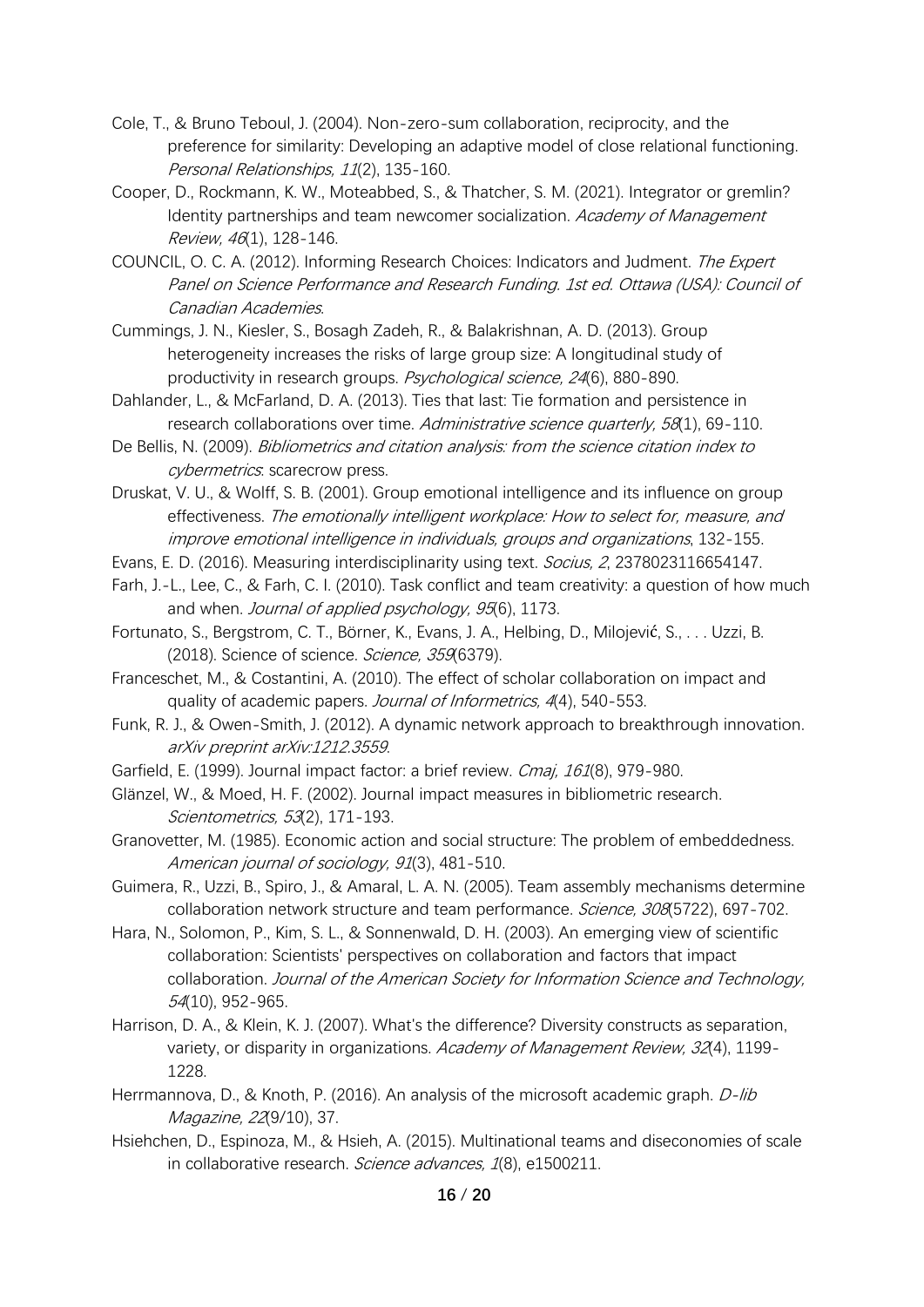- Hülsheger, U. R., Anderson, N., & Salgado, J. F. (2009). Team-level predictors of innovation at work: a comprehensive meta-analysis spanning three decades of research. Journal of applied psychology, 94(5), 1128.
- Jackson, S. E., Stone, V. K., & Alvarez, E. B. (1992). Socialization amidst diversity-the impact of demographics on work team oldtimers and newcomers. Research in organizational behavior, 15, 45-109.
- Jehn, K. A., & Mannix, E. A. (2001). The dynamic nature of conflict: A longitudinal study of intragroup conflict and group performance. Academy of management journal, 44(2), 238-251.
- Jones, B. F. (2009). The burden of knowledge and the "death of the renaissance man": Is innovation getting harder? The Review of Economic Studies, 76(1), 283-317.
- Jordan, P. J., & Troth, A. C. (2004). Managing emotions during team problem solving: Emotional intelligence and conflict resolution. Human performance, 17(2), 195-218.
- Kane, A. A., Argote, L., & Levine, J. M. (2005). Knowledge transfer between groups via personnel rotation: Effects of social identity and knowledge quality. Organizational Behavior and Human Decision Processes, 96(1), 56-71.
- Kane, A. A., & Rink, F. (2015). How newcomers influence group utilization of their knowledge: Integrating versus differentiating strategies. Group Dynamics: Theory, Research, and Practice, 19(2), 91.
- Katz, J. S., & Martin, B. R. (1997). What is research collaboration? Research policy, 26(1), 1-18.
- Larivière, V., Gingras, Y., Sugimoto, C. R., & Tsou, A. (2015). Team size matters: Collaboration and scientific impact since 1900. Journal of the Association for Information Science and Technology, 66(7), 1323-1332.
- Leahey, E. (2016). From sole investigator to team scientist: Trends in the practice and study of research collaboration. Annual review of sociology, 42, 81-100.
- Lee, Y.-N., Walsh, J. P., & Wang, J. (2015). Creativity in scientific teams: Unpacking novelty and impact. Research policy, 44(3), 684-697.
- Levine, J. M., Moreland, R. L., Argote, L., & Carley, K. M. (2005). Personnel turnover and team performance. Retrieved from
- Lewis, J. M., Ross, S., & Holden, T. (2012). The how and why of academic collaboration: Disciplinary differences and policy implications. Higher education, 64(5), 693-708.
- Liu, L., Dehmamy, N., Chown, J., Giles, C. L., & Wang, D. (2021). Understanding the onset of hot streaks across artistic, cultural, and scientific careers. arXiv preprint arXiv:2103.01256.
- Liu, L., Wang, Y., Sinatra, R., Giles, C. L., Song, C., & Wang, D. (2018). Hot streaks in artistic, cultural, and scientific careers. Nature, 559(7714), 396-399. doi:10.1038/s41586-018- 0315-8
- Liu, M., Bu, Y., Chen, C., Xu, J., Li, D., Leng, Y., . . . Sung, M. (2020). Can pandemics transform scientific novelty? Evidence from COVID-19. arXiv preprint arXiv:2009.12500.
- Liu, M., & Hu, X. (2021). Will collaborators make scientists move? A Generalized Propensity Score analysis. Journal of Informetrics, 15(1), 101113. doi:https://doi.org/10.1016/j.joi.2020.101113
- Liu, Y., Wu, Y., Rousseau, S., & Rousseau, R. (2020). Reflections on and a short review of the science of team science. Scientometrics, 125(2), 937-950. doi:10.1007/s11192-020-03513-6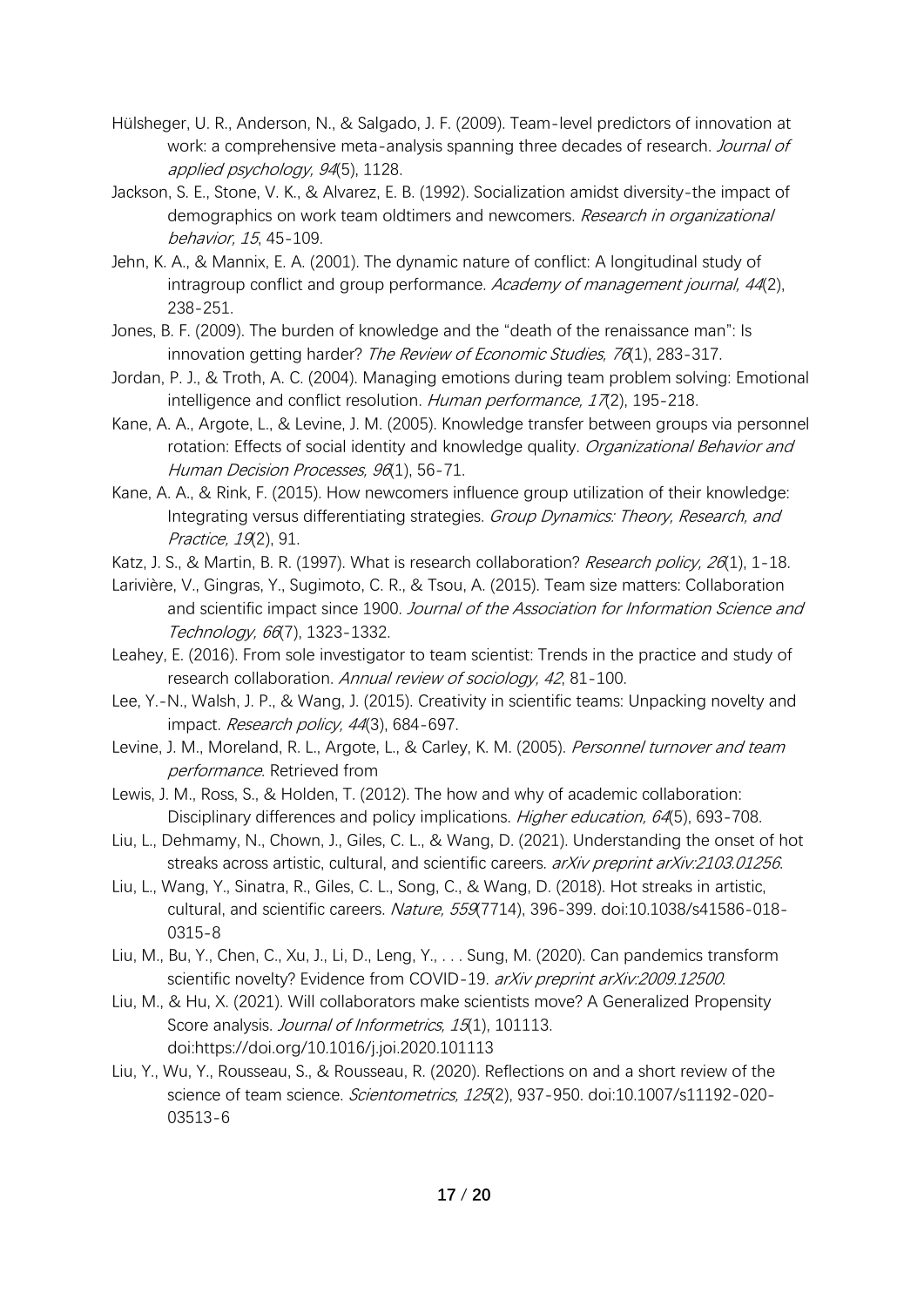- Lorenz, J., Rauhut, H., Schweitzer, F., & Helbing, D. (2011). How social influence can undermine the wisdom of crowd effect. Proceedings of the National Academy of Sciences, 108(22), 9020-9025.
- Manners Jr, G. E. (1975). Another look at group size, group problem solving, and member consensus. Academy of management journal, 18(4), 715-724.
- Milojević, S. (2014). Principles of scientific research team formation and evolution. *Proceedings* of the National Academy of Sciences, 111(11), 3984-3989.
- Milojević, S., Radicchi, F., & Walsh, J. P. (2018). Changing demographics of scientific careers: The rise of the temporary workforce. Proceedings of the National Academy of Sciences, 115(50), 12616-12623.
- Moody, J. (2004). The structure of a social science collaboration network: Disciplinary cohesion from 1963 to 1999. American Sociological Review, 69(2), 213-238.
- Nederveen Pieterse, A., Van Knippenberg, D., & Van Dierendonck, D. (2013). Cultural diversity and team performance: The role of team member goal orientation. Academy of management journal, 56(3), 782-804.
- Okhuysen, G. A., & Bechky, B. A. (2009). Coordination in organizations: An integrative perspective. The Academy of Management Annals, 3(1), 463-502. doi:10.1080/19416520903047533
- Palla, G., Barabási, A.-L., & Vicsek, T. (2007). Quantifying social group evolution. Nature, 446(7136), 664-667.
- Pelled, L. H., Eisenhardt, K. M., & Xin, K. R. (1999). Exploring the black box: An analysis of work group diversity, conflict and performance. Administrative science quarterly, 44(1), 1-28.
- Perretti, F., & Negro, G. (2007). Mixing genres and matching people: A study in innovation and team composition in Hollywood. Journal of Organizational Behavior: The International Journal of Industrial, Occupational and Organizational Psychology and Behavior, 28(5), 563-586.
- Petersen, A. M. (2015). Quantifying the impact of weak, strong, and super ties in scientific careers. Proceedings of the National Academy of Sciences, 112(34), E4671-E4680.
- Pfeffer, J., & Salancik, G. R. (2003). The external control of organizations: A resource dependence perspective: Stanford University Press.
- Porac, J. F., Wade, J. B., Fischer, H. M., Brown, J., Kanfer, A., & Bowker, G. (2004). Human capital heterogeneity, collaborative relationships, and publication patterns in a multidisciplinary scientific alliance: a comparative case study of two scientific teams. Research policy, 33(4), 661-678.
- Price, D. J. d. S. (1963). *Little science, big science*: Columbia University Press.
- Rawlings, C. M., & McFarland, D. A. (2011). Influence flows in the academy: Using affiliation networks to assess peer effects among researchers. Social Science Research, 40(3), 1001-1017.
- Rockett, T. L., & Okhuysen, G. A. (2002). Familiarity in groups: Exploring the relationship between inter-member familiarity and group behavior. Toward phenomenology of groups and group membership.
- Rollag, K. (2004). The impact of relative tenure on newcomer socialization dynamics. *Journal of* Organizational Behavior: The International Journal of Industrial, Occupational and Organizational Psychology and Behavior, 25(7), 853-872.
- Rosenkopf, L., & Almeida, P. (2003). Overcoming local search through alliances and mobility. Management science, 49(6), 751-766.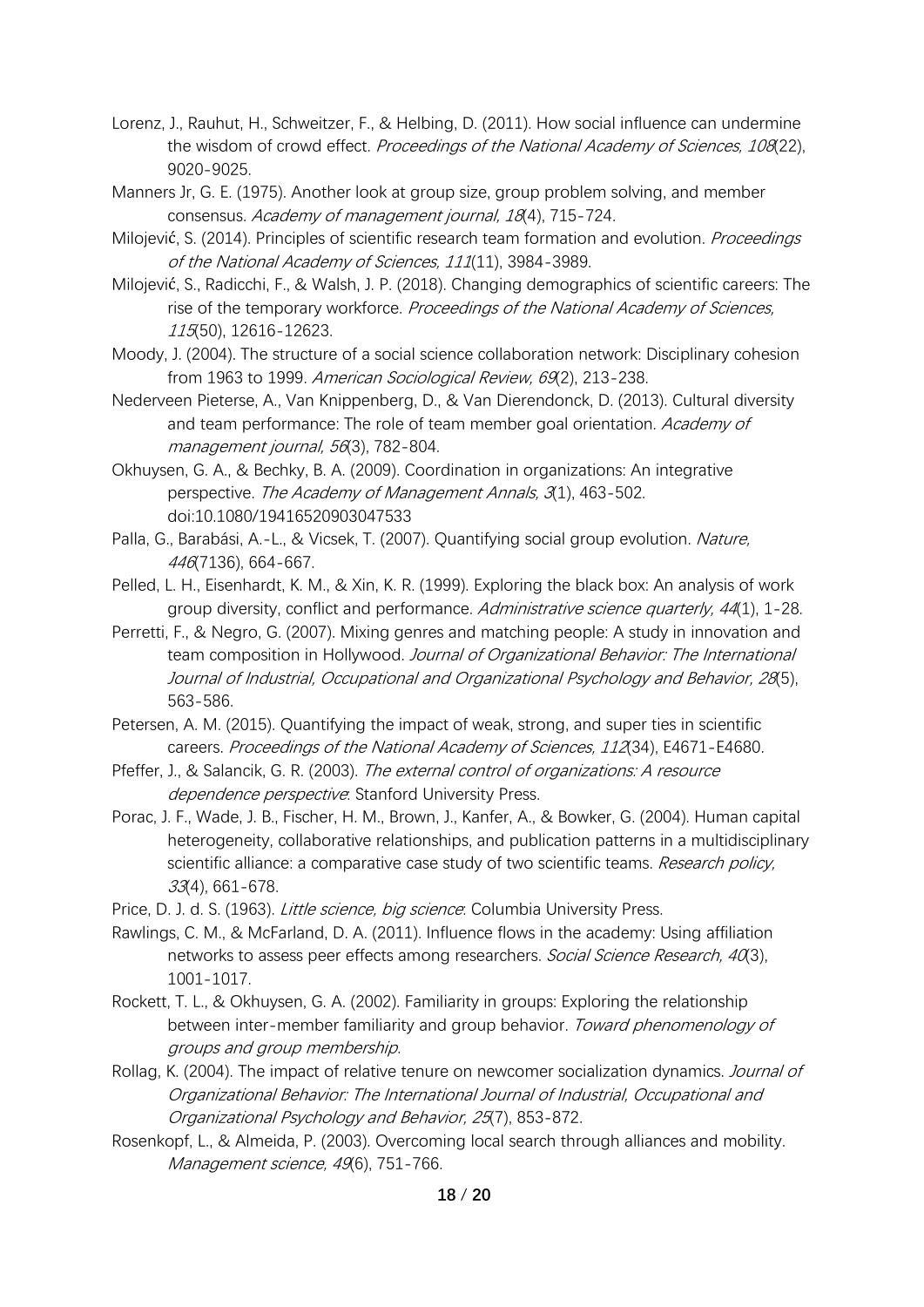Rosenkopf, L., & Nerkar, A. (2001). Beyond local search: boundary-spanning, exploration, and impact in the optical disk industry. Strategic management journal, 22(4), 287-306.

- Santos, C. M., Uitdewilligen, S., & Passos, A. M. (2015). Why is your team more creative than mine? The influence of shared mental models on intra-group conflict, team creativity and effectiveness. Creativity and Innovation Management, 24(4), 645-658.
- Schilling, M. A., & Green, E. (2011). Recombinant search and breakthrough idea generation: An analysis of high impact papers in the social sciences. Research policy,  $40(10)$ , 1321-1331.
- Seglen, P. O. (1997). Why the impact factor of journals should not be used for research evaluation. Bmj British Medical Journal, 314.
- Shrum, W., Genuth, J., Carlson, W. B., & Chompalov, I. (2007). Structures of scientific collaboration: MIT Press.
- Skilton, P. F., & Dooley, K. J. (2010). The effects of repeat collaboration on creative abrasion. Academy of Management Review, 35(1), 118-134.
- Smith, J. A., & Todd, P. E. (2005). Does matching overcome LaLonde's critique of nonexperimental estimators? Journal of Econometrics, 125(1-2), 305-353.
- Tetlock, P. E., Peterson, R. S., McGuire, C., Chang, S.-j., & Feld, P. (1992). Assessing political group dynamics: A test of the groupthink model. Journal of personality and social psychology, 63(3), 403.
- Uzzi, B. (1997). Social structure and competition in interfirm networks: The paradox of embeddedness. Administrative science quarterly, 35-67.
- Uzzi, B., Mukherjee, S., Stringer, M., & Jones, B. (2013). Atypical combinations and scientific impact. Science, 342(6157), 468-472.
- van de Water, H., Ahaus, K., & Rozier, R. (2008). Team roles, team balance and performance. Journal of Management Development.
- Van Der Vegt, G. S., Bunderson, S., & Kuipers, B. (2010). Why turnover matters in self-managing work teams: Learning, social integration, and task flexibility. Journal of Management, 36(5), 1168-1191.
- Vasileiadou, E., & Vliegenthart, R. (2009). Research productivity in the era of the internet revisited. Research policy, 38(8), 1260-1268.
- Wang, D., Song, C., & Barabási, A.-L. (2013). Quantifying long-term scientific impact. Science, 342(6154), 127-132.
- Wang, J. (2013). Citation time window choice for research impact evaluation. Scientometrics, 94(3), 851-872. doi:10.1007/s11192-012-0775-9
- West, M. A., & Anderson, N. R. (1996). Innovation in top management teams. Journal of applied psychology, 81(6), 680.
- Whitfield, J. (2008). Collaboration: group theory. Nature News, 455(7214), 720-723.
- Wuchty, S., Jones, B. F., & Uzzi, B. (2007). The increasing dominance of teams in production of knowledge. Science, 316(5827), 1036-1039.
- Zeng, A., Fan, Y., Di, Z., Wang, Y., & Havlin, S. (2021). Fresh teams are associated with original and multidisciplinary research. Nature Human Behaviour, 1-9.
- Zhang, H., Huang, H., Shao, D., & Huang, X. (2020). Fireteam: a small-team development practice in industry. Paper presented at the Proceedings of the 28th ACM Joint Meeting on European Software Engineering Conference and Symposium on the Foundations of Software Engineering.